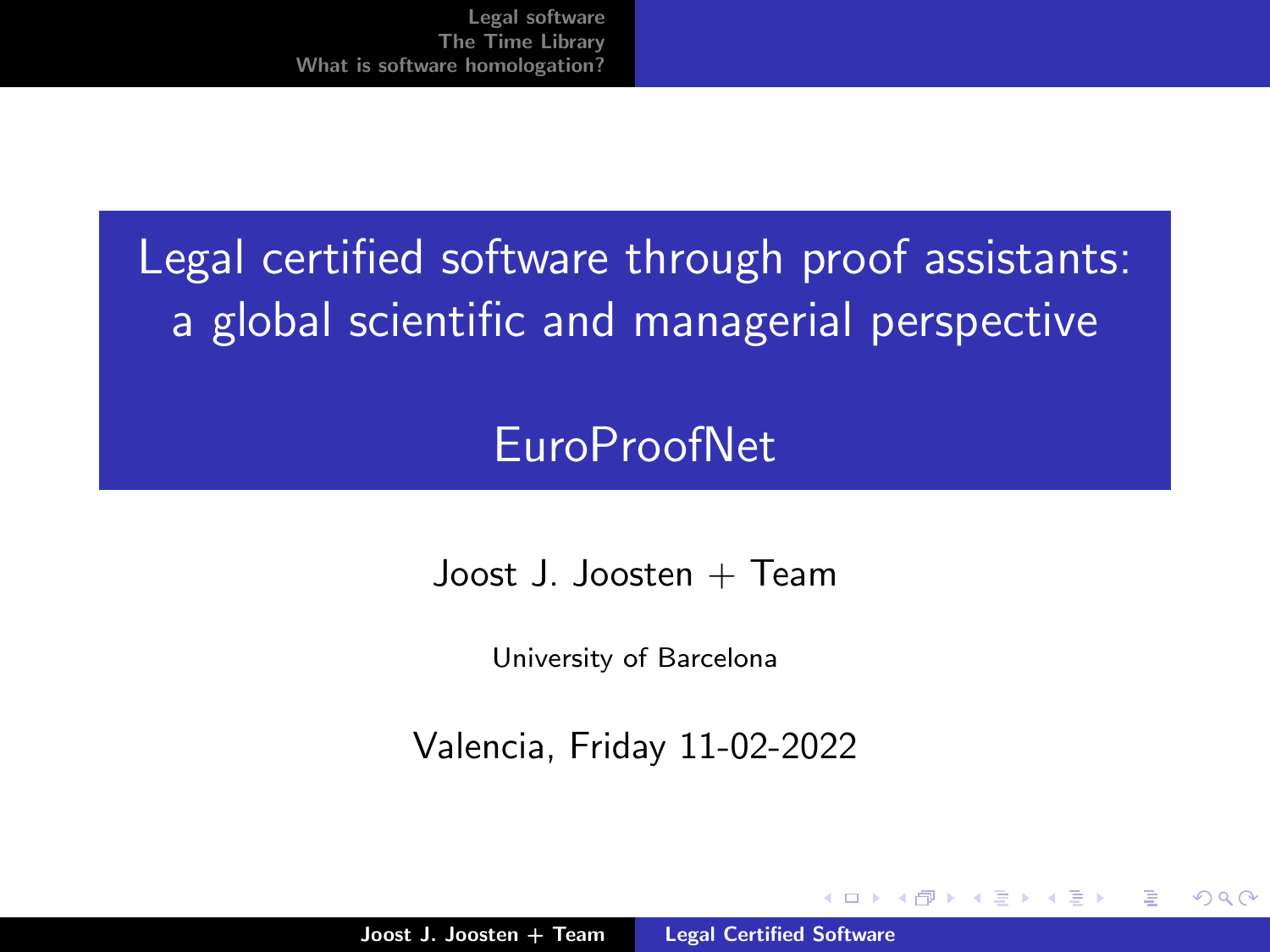[Critical software](#page-2-0) [Traffic regulations](#page-9-0)

## <span id="page-1-0"></span>The Formal Verification Team

- ▶ The team is based in the University of Barcelona, and works conjointly with Formal Vindications S.L. and Guretruck S.L.
- ▶ Ana de Almeida Borges, Joaquim Buñuel Casals, Eduardo Hermo Reyes, Mireia González Bedmar, among others.

Project funded by the "Ministry of Science, Innovation and Universities", the "State Agency for Research" and the "European Regional Development Fund" (ERDF)



a miller

へのへ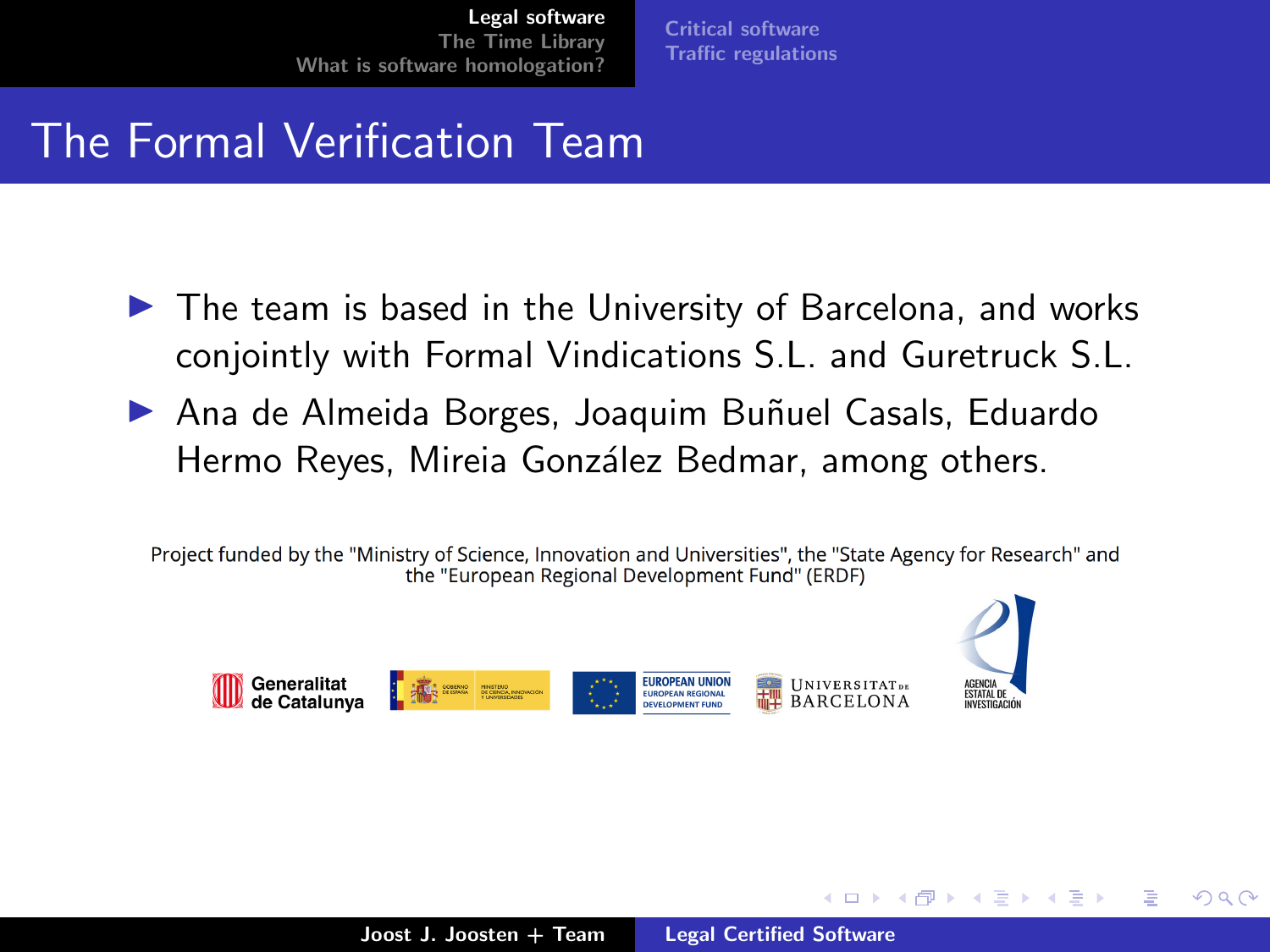[Critical software](#page-5-0) [Traffic regulations](#page-9-0)

### <span id="page-2-0"></span>Computer evidence

Legal examples concerning unreliable software:

▶ In three cases, judges from USA have petitioned to make the software open to the public from proprietary DNA comparing software, due to some unreliable results:

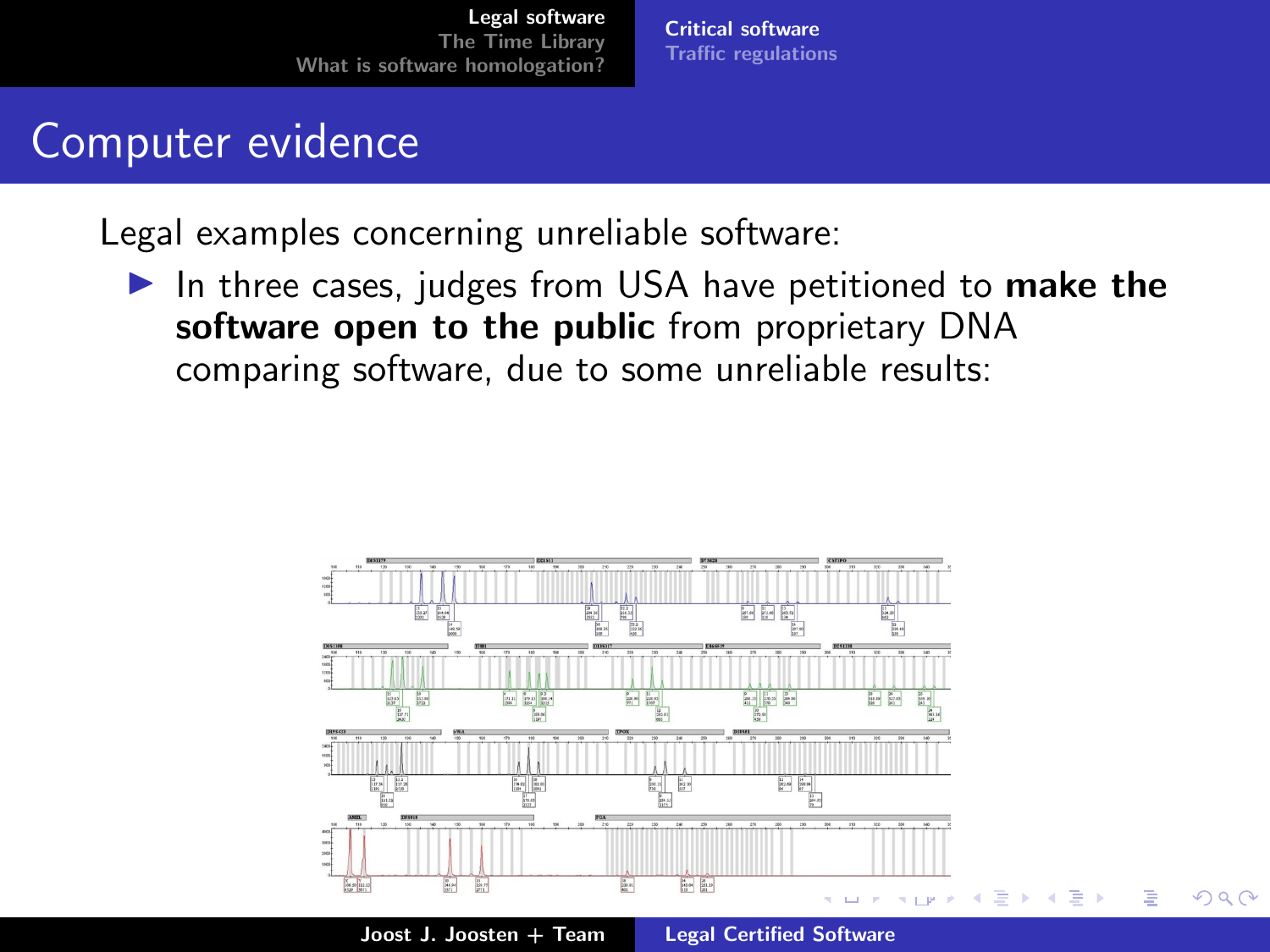[Critical software](#page-5-0) [Traffic regulations](#page-9-0)

## Computer evidence

Legal examples concerning unreliable software:

▶ In three cases, judges from USA have petitioned to make the software open to the public from proprietary DNA comparing software, due to some unreliable results:

▶ STRmix

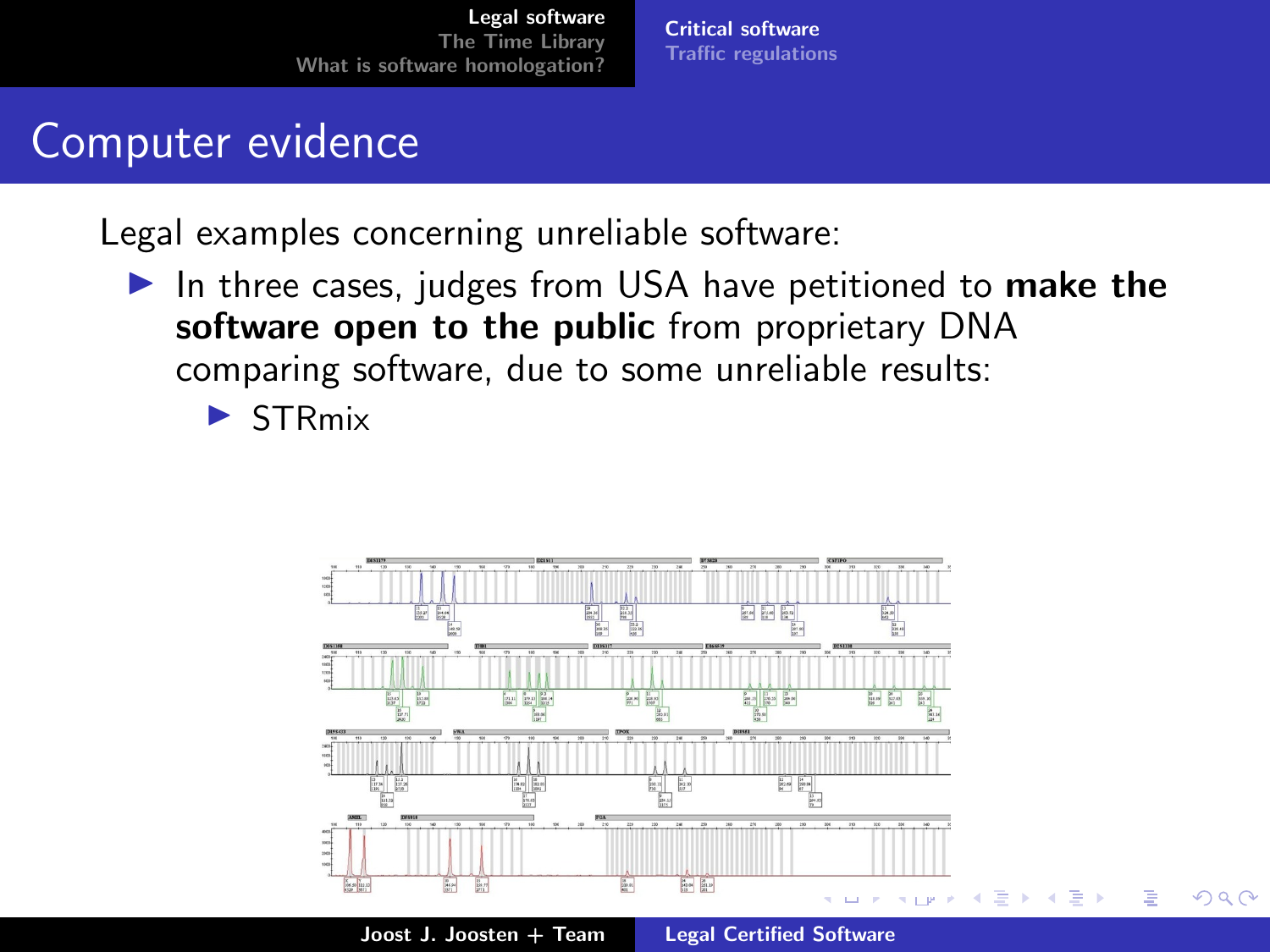[Critical software](#page-5-0) [Traffic regulations](#page-9-0)

## Computer evidence

Legal examples concerning unreliable software:

- ▶ In three cases, judges from USA have petitioned to make the software open to the public from proprietary DNA comparing software, due to some unreliable results:
	- ▶ STRmix
	- ▶ FST



Joost J. Joosten + Team [Legal Certified Software](#page-0-0)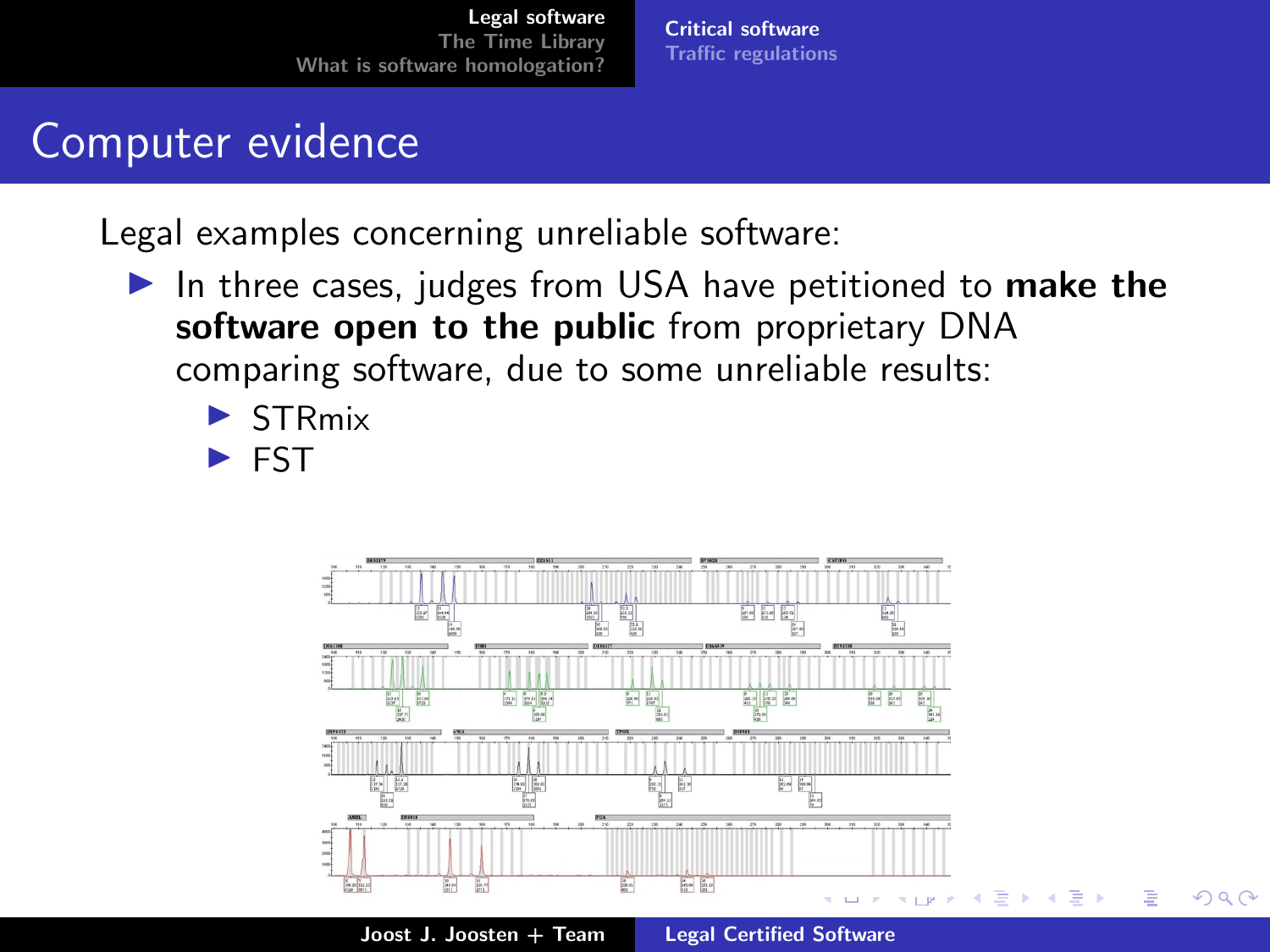[Critical software](#page-2-0) [Traffic regulations](#page-9-0)

## <span id="page-5-0"></span>Computer evidence

Legal examples concerning unreliable software:

- ▶ In three cases, judges from USA have petitioned to make the software open to the public from proprietary DNA comparing software, due to some unreliable results:
	- **STRmix**
	- ▶ FST
	- ▶ TrueAllele (still proprietary)



Joost J. Joosten + Team [Legal Certified Software](#page-0-0)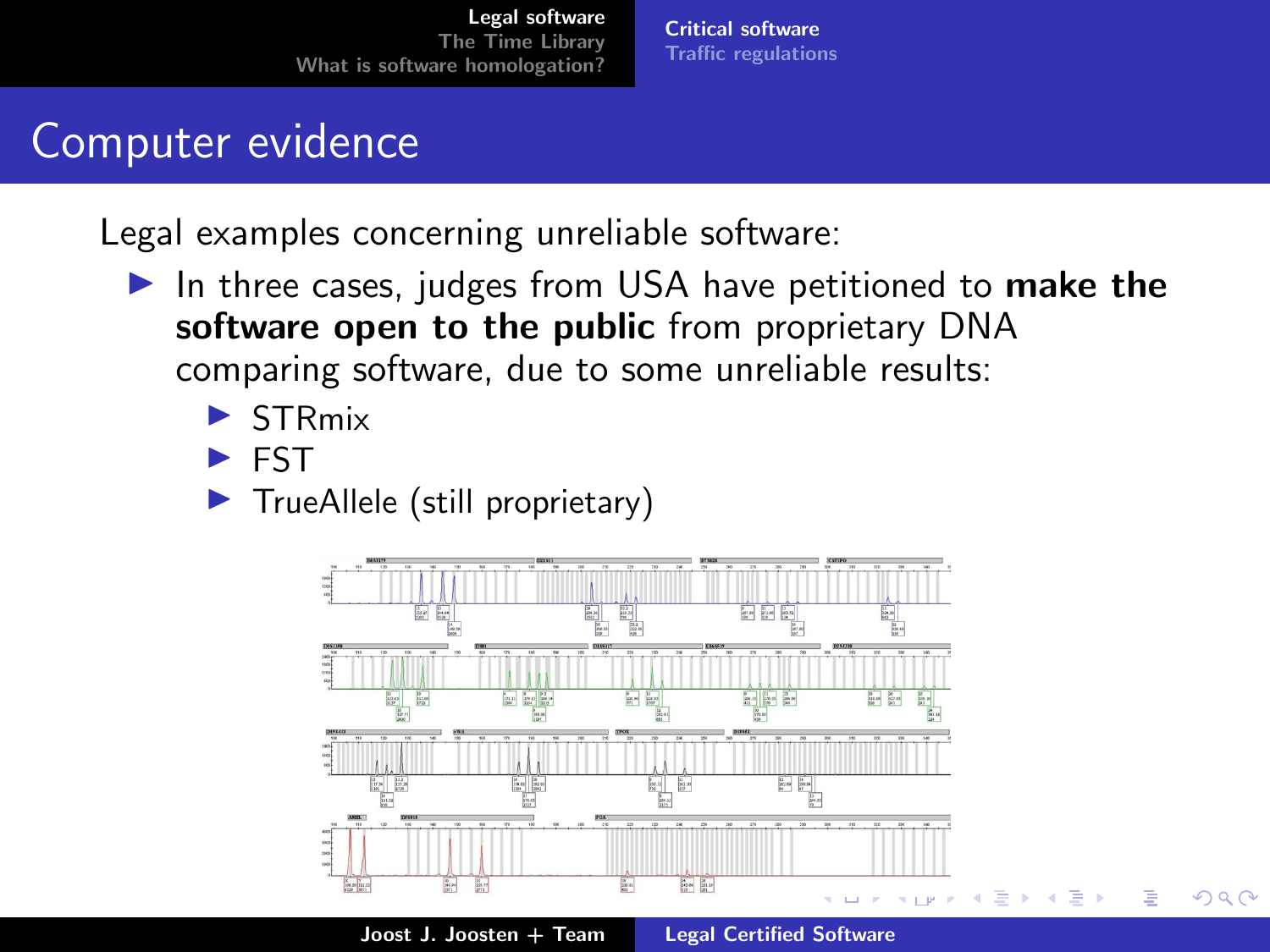▶ In Valladolid, the court decided that a fine was not to be issued because the software involved was not homologated.

メロメ メ御 メメ ミメメ ミメー

重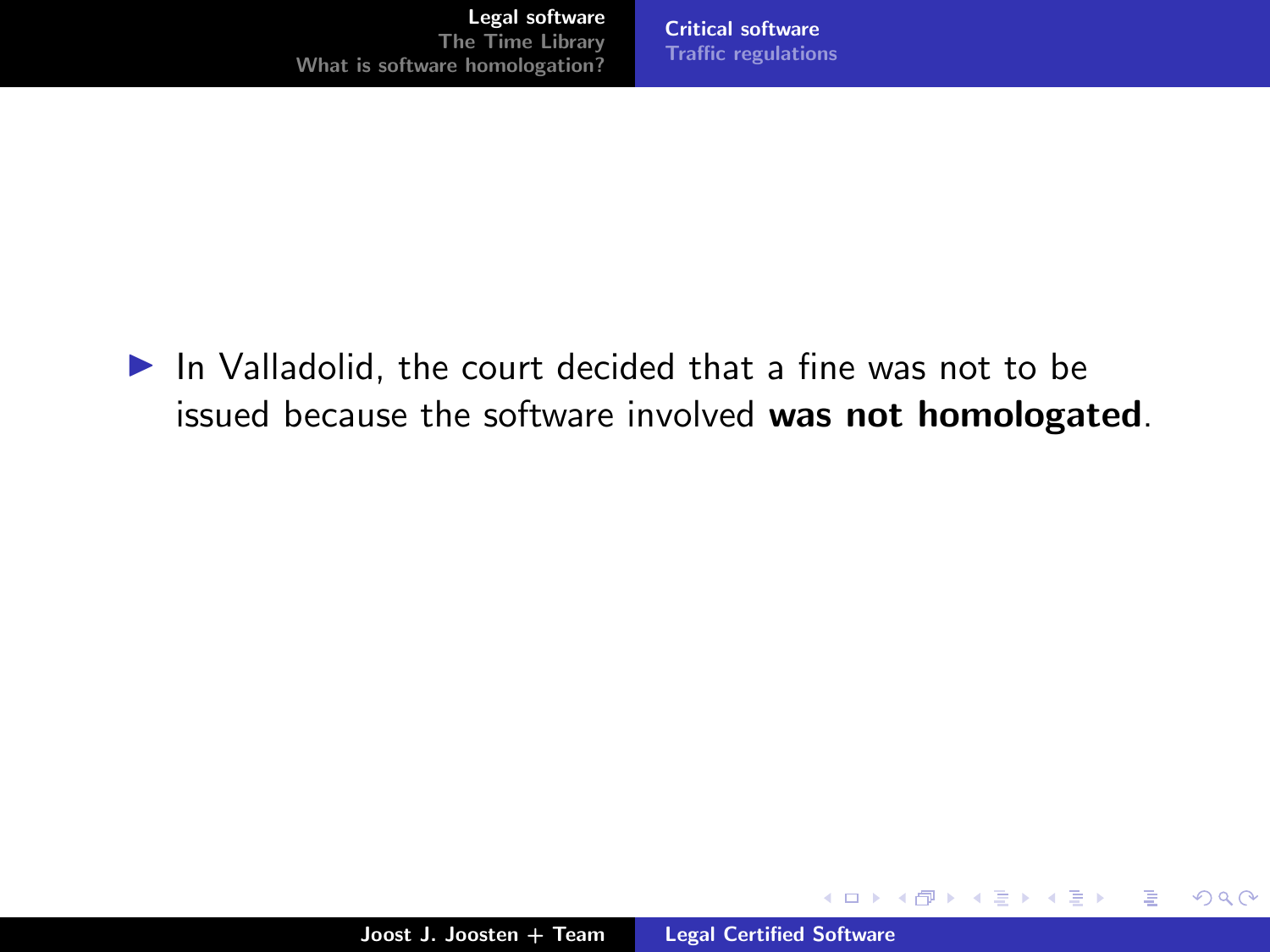- ▶ In Valladolid, the court decided that a fine was not to be issued because the software involved was not homologated.
- ▶ N. Sentence: 30/2019, CONTENCIOSO/ADMTVO court. N. 4 of Valladolid (Spain)

 $2Q$ 

∍

イロト イ団 トイラト イラト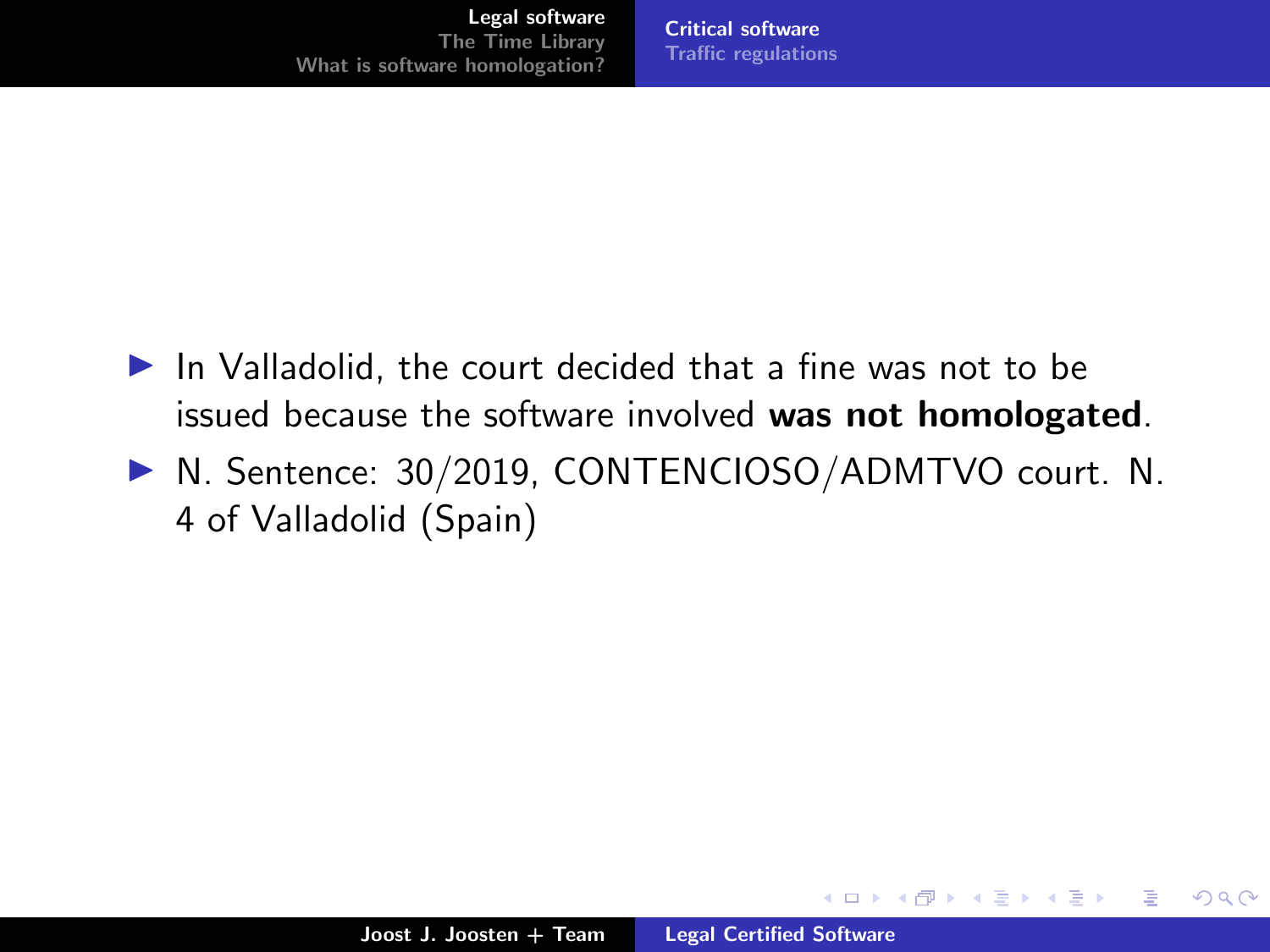[Critical software](#page-2-0) [Traffic regulations](#page-9-0)

<span id="page-8-0"></span>

infracción imputada y sancionada en cuanto que no se han incumplido los tiempos de descanso semanales.

En segundo lugar considera que los hechos denunciados no suficientemente probados a efectos de poderlos están considerar constitutivos de la infracción sancionada. En este apartado señala que el tacógrafo del que se han obtenido datos tiene una programación o configuración de fábrica que adolece de errores v que hace que sus resultados no sean fiables ni ciertos. No se trata de una avería o de un mal funcionamiento sino de errores de fabricación, configuración v/o programación llamando la atención sobre la falta de homologación del tacógrafo v, especialmente, del software utilizado dentro del mismo. A lo anterior añade que no consta, y por lo tanto falta, la homologación del software utilizado por las autoridades para obtener y procesar los datos registrados en el tacógrafo.

Se acepta lo alegado por la parte demandante en lo que se refiere a la ausencia de prueba de cargo suficiente respecto al software utilizado por la autoridad correspondiente para obtener los datos registrados en el tacógrafo por lo que, sin  $\frac{1}{2}$  necessidad de analizar el resto de la fundamentación jurídica

メロメ メ御 メメ ミメメ ミメー

 $\Omega$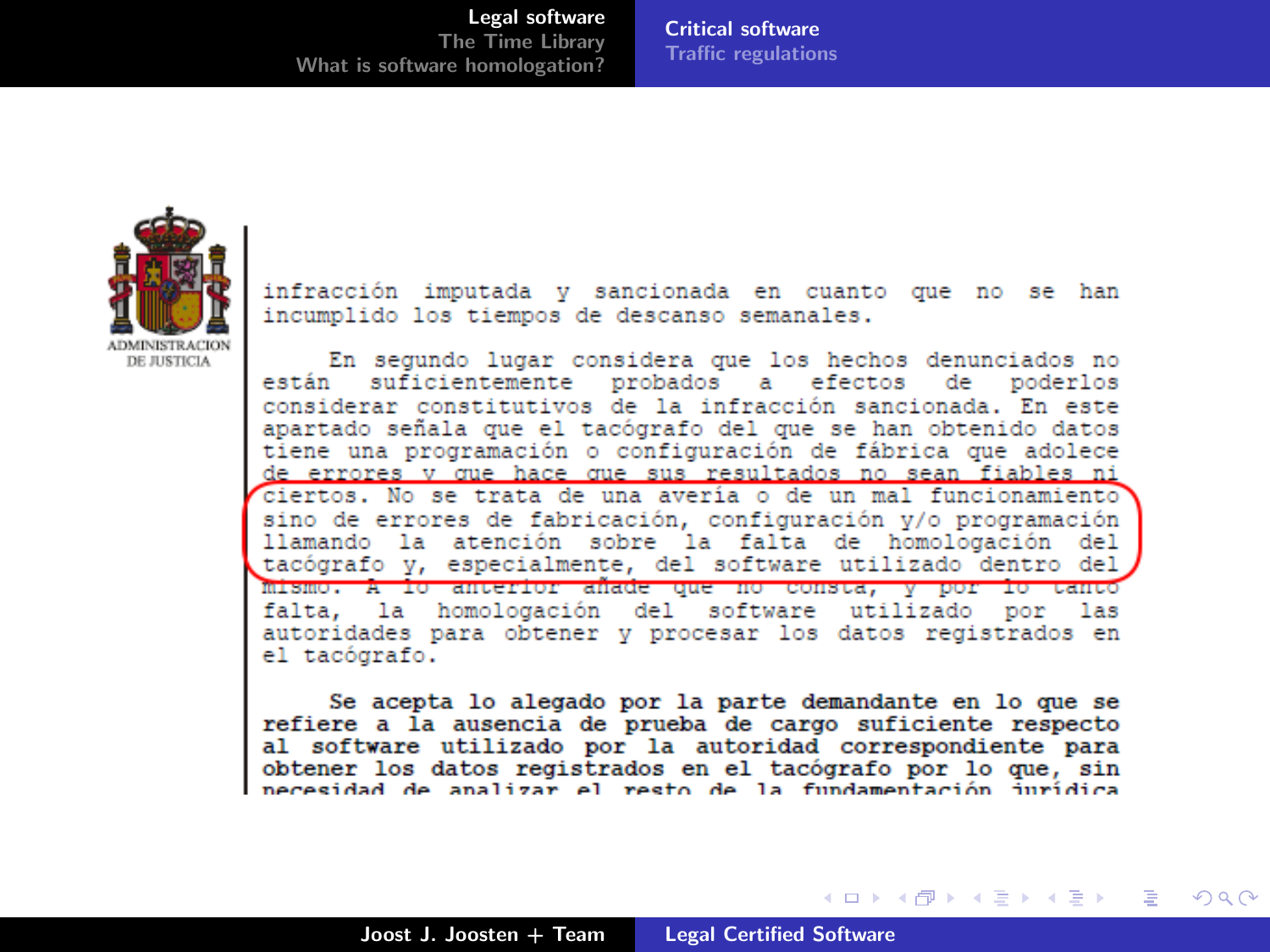[Critical software](#page-2-0) [Traffic regulations](#page-20-0)

### <span id="page-9-0"></span>Our test case

▶ European transport regulations: Regulation (EU) 2016/799 and Regulation (EC) 561/2006

メロメ メタメ メミメ メミメ

重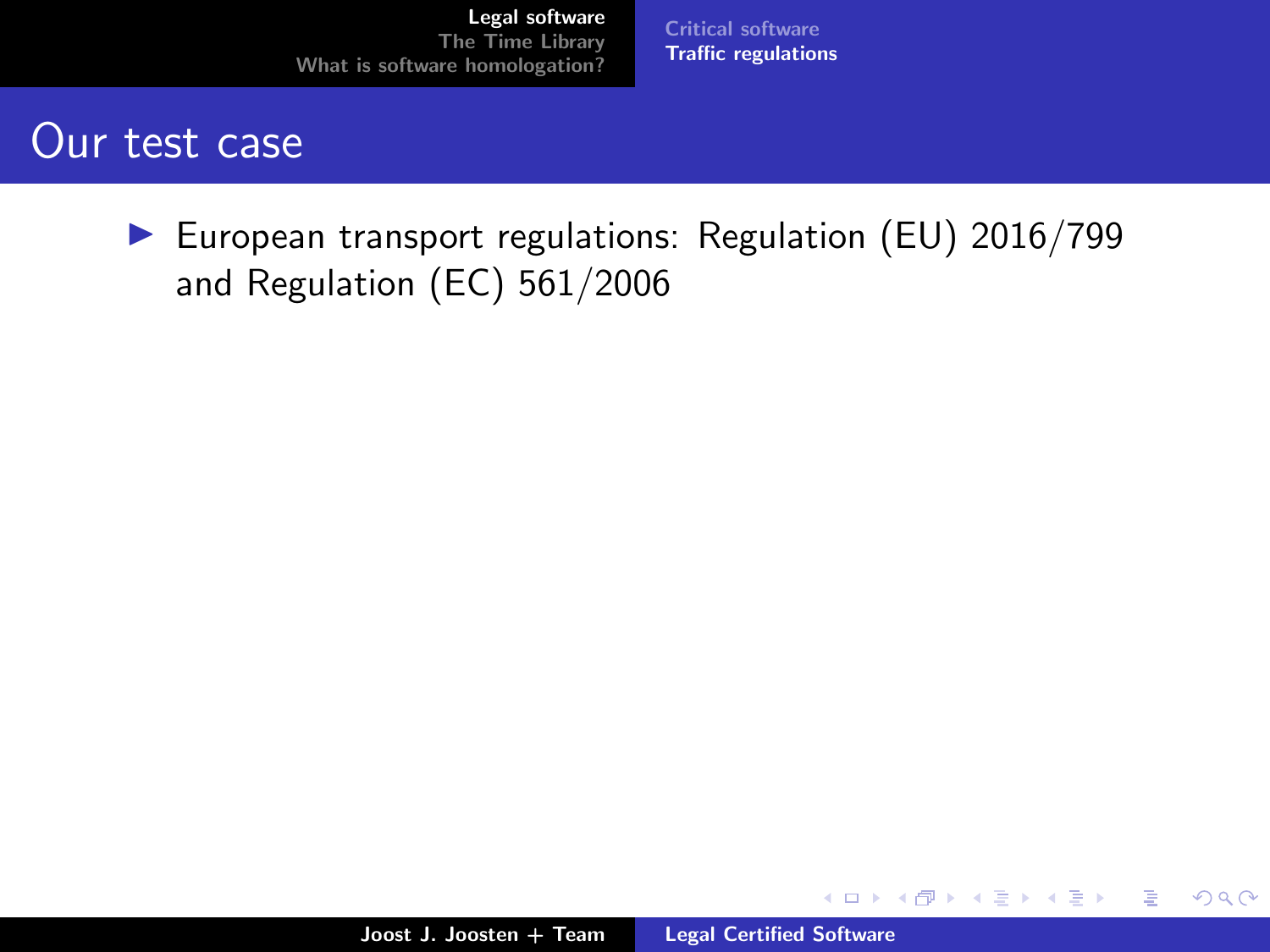[Critical software](#page-2-0) [Traffic regulations](#page-20-0)

### Our test case

- ▶ European transport regulations: Regulation (EU) 2016/799 and Regulation (EC) 561/2006
- $\triangleright$  Stipulate driving and resting requirements;

メロト メタト メミト メミト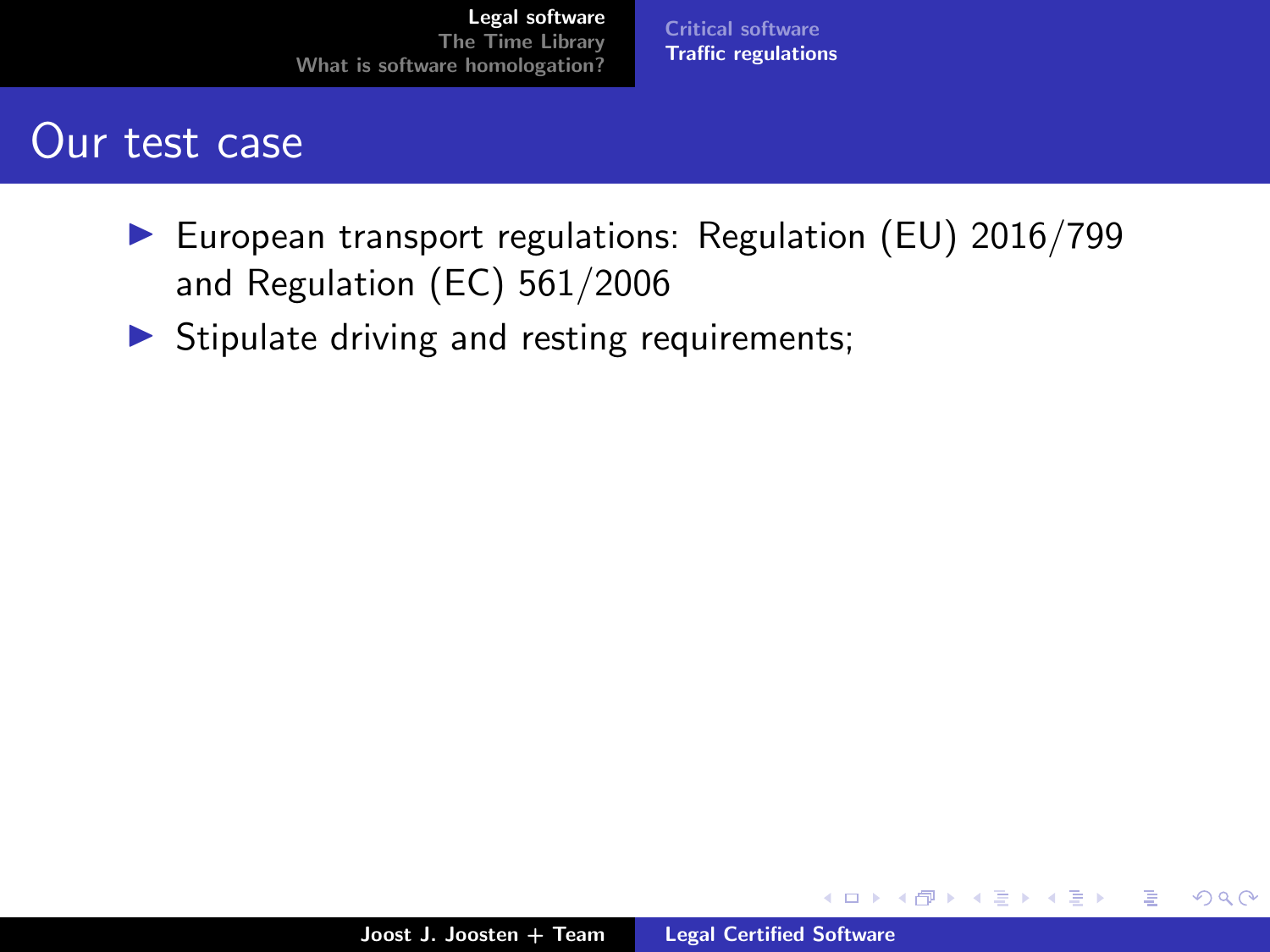[Critical software](#page-2-0) [Traffic regulations](#page-20-0)

### Our test case

- ▶ European transport regulations: Regulation (EU) 2016/799 and Regulation (EC) 561/2006
- $\triangleright$  Stipulate driving and resting requirements;
- ▶ Idea: create certified zero-error software to avoid mishaps;

4. 0. 3.

 $\overline{AB}$   $\overline{B}$   $\overline{C}$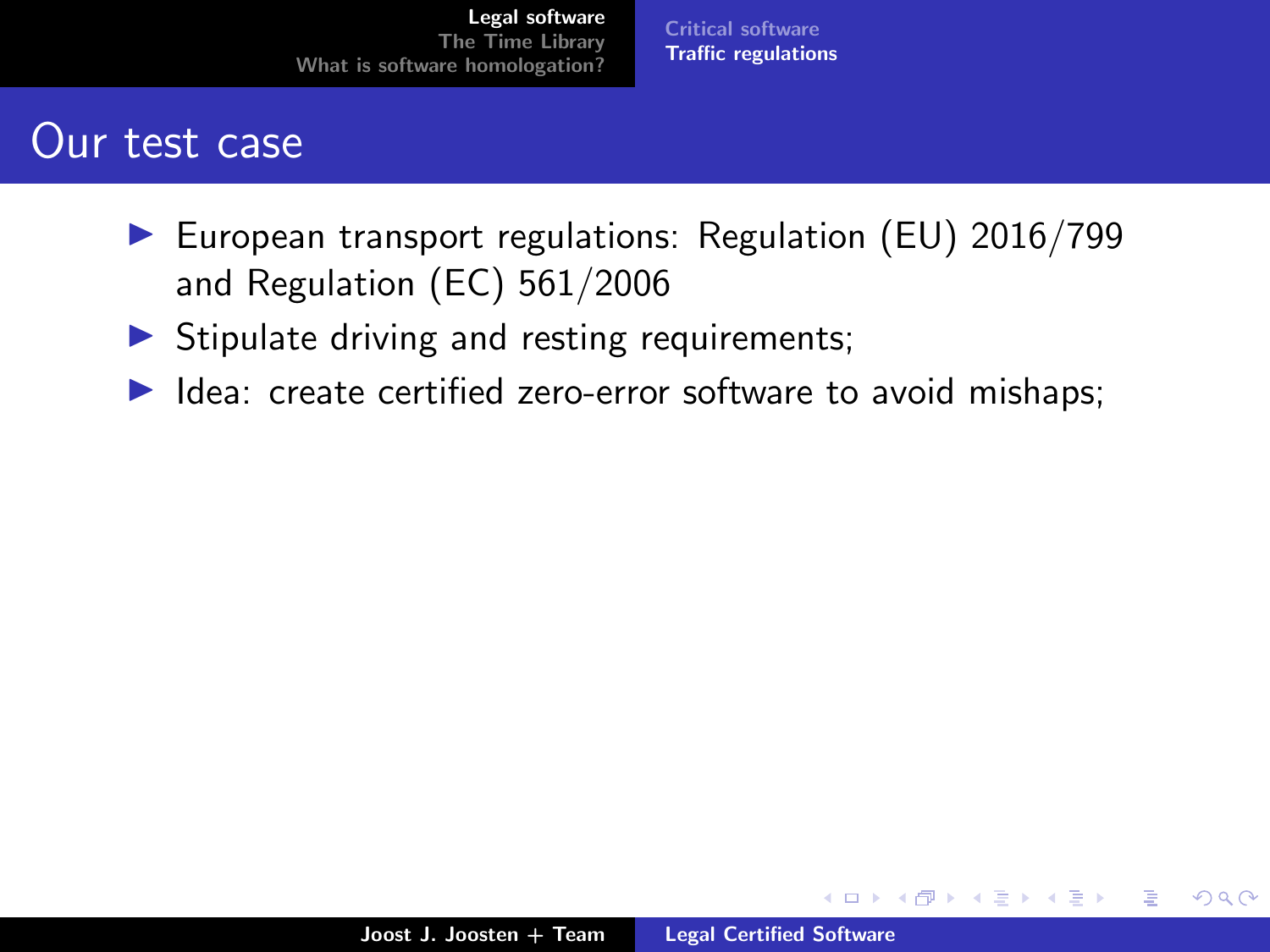[Critical software](#page-2-0) [Traffic regulations](#page-20-0)

### Our test case

- ▶ European transport regulations: Regulation (EU) 2016/799 and Regulation (EC) 561/2006
- $\triangleright$  Stipulate driving and resting requirements;
- ▶ Idea: create certified zero-error software to avoid mishaps;
- ▶ Findings:

イロト イ押 トイモト

メミト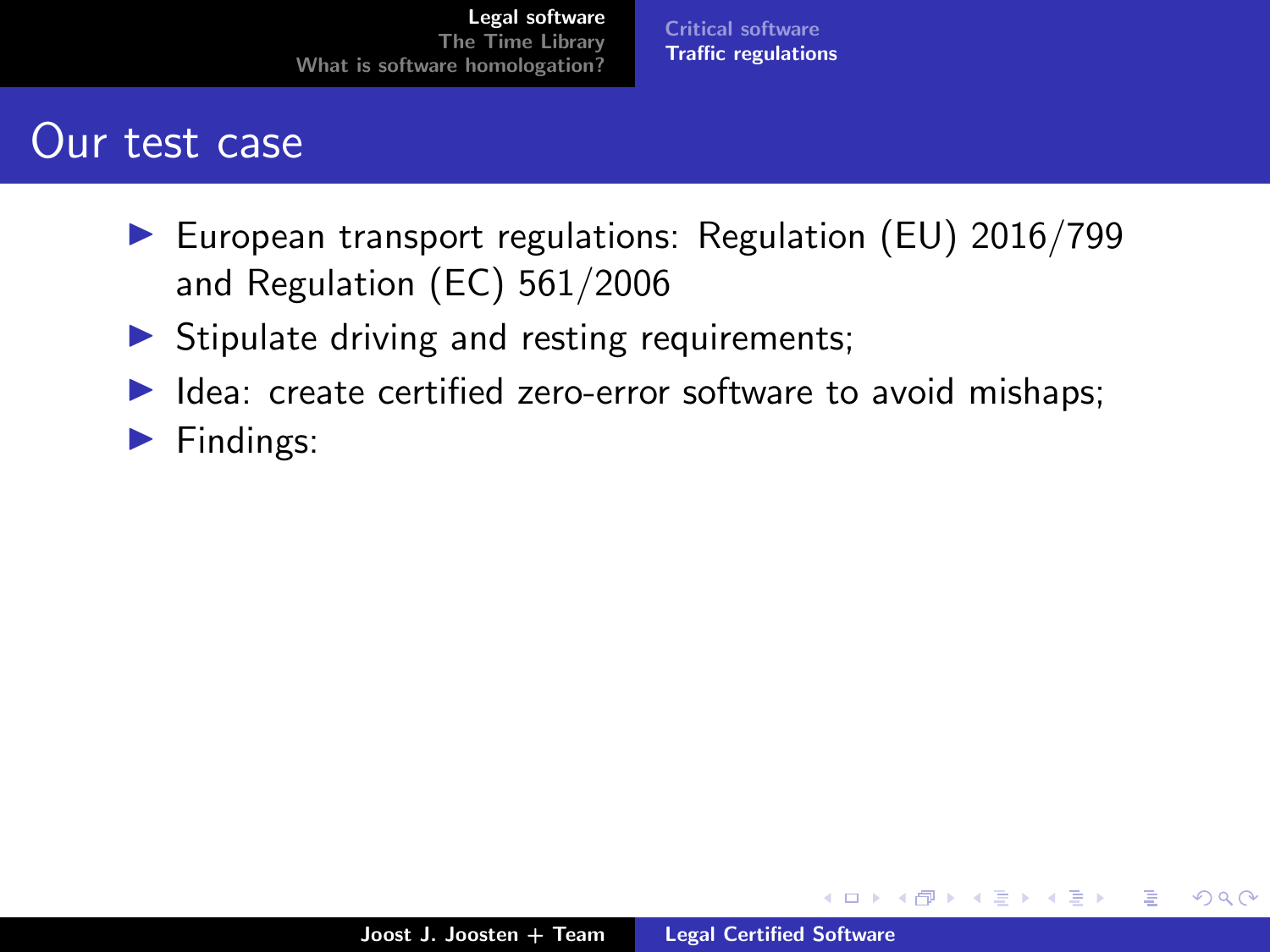[Critical software](#page-2-0) [Traffic regulations](#page-20-0)

### Our test case

- ▶ European transport regulations: Regulation (EU) 2016/799 and Regulation (EC) 561/2006
- $\triangleright$  Stipulate driving and resting requirements;
- ▶ Idea: create certified zero-error software to avoid mishaps;
- ▶ Findings:
	- 1. Ambiguities in texts;

4 0 8 1

→ 桐 → → 手 →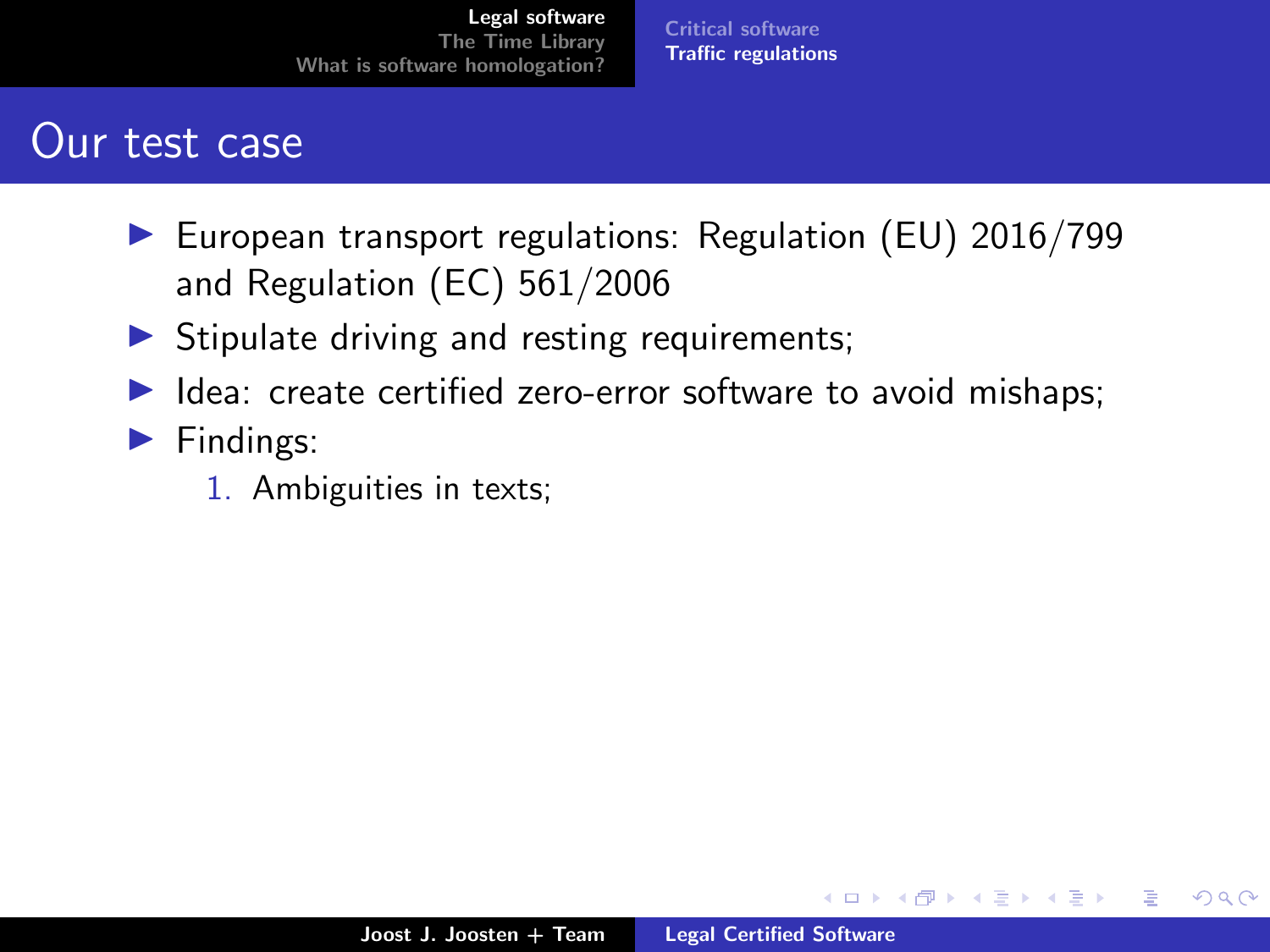[Critical software](#page-2-0) [Traffic regulations](#page-20-0)

### Our test case

- ▶ European transport regulations: Regulation (EU) 2016/799 and Regulation (EC) 561/2006
- $\triangleright$  Stipulate driving and resting requirements;
- ▶ Idea: create certified zero-error software to avoid mishaps;
- ▶ Findings:
	- 1. Ambiguities in texts;
	- 2. Various different proprietary softwares have different implementations;

(□ ) (@ ) ( E )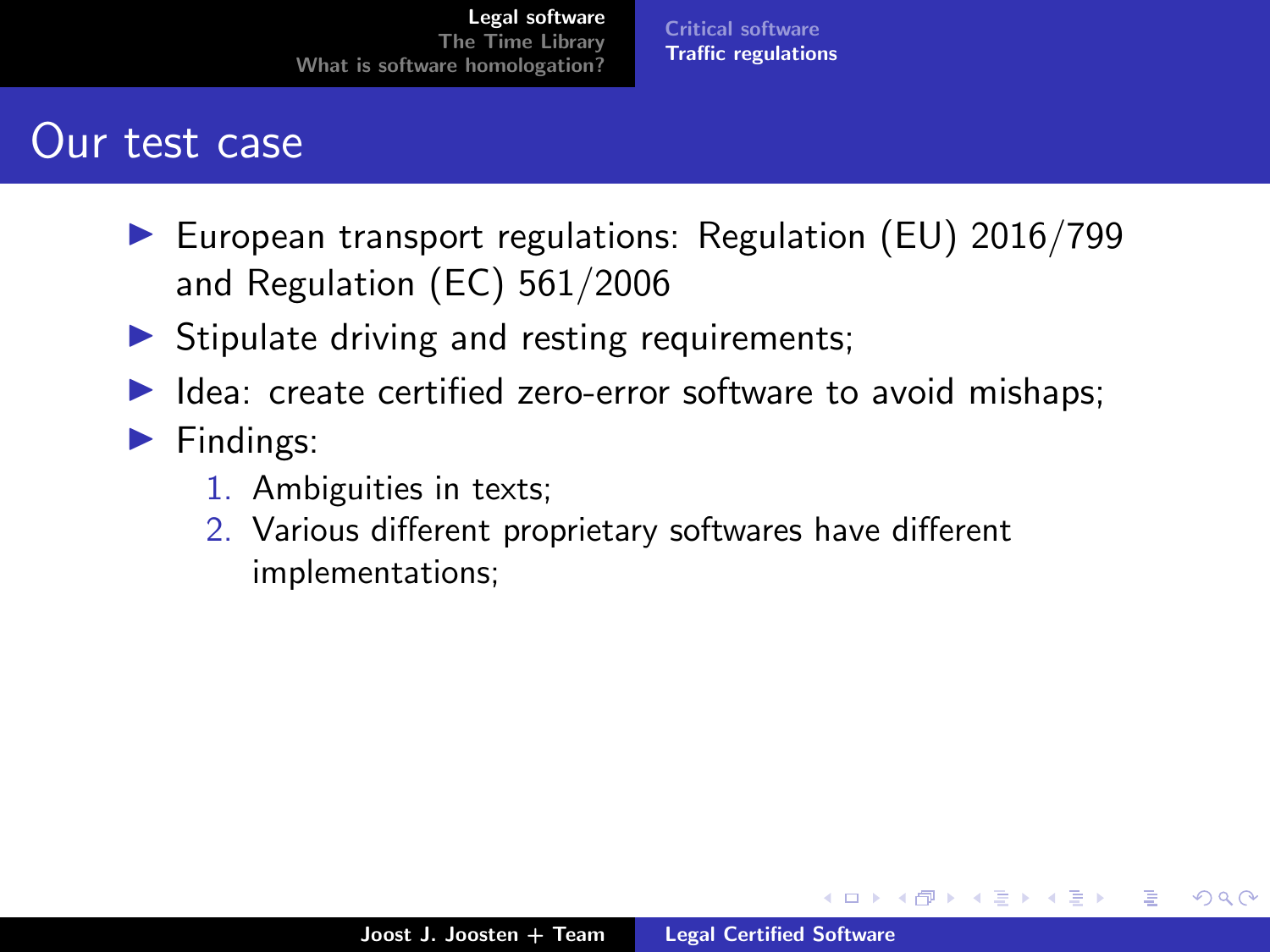[Critical software](#page-2-0) [Traffic regulations](#page-20-0)

### Our test case

- ▶ European transport regulations: Regulation (EU) 2016/799 and Regulation (EC) 561/2006
- $\triangleright$  Stipulate driving and resting requirements;
- ▶ Idea: create certified zero-error software to avoid mishaps;
- ▶ Findings:
	- 1. Ambiguities in texts;
	- 2. Various different proprietary softwares have different implementations;
	- 3. Tons of fines were erroneous and successfully rebutted;

 $\overline{AB}$   $\overline{B}$   $\overline{C}$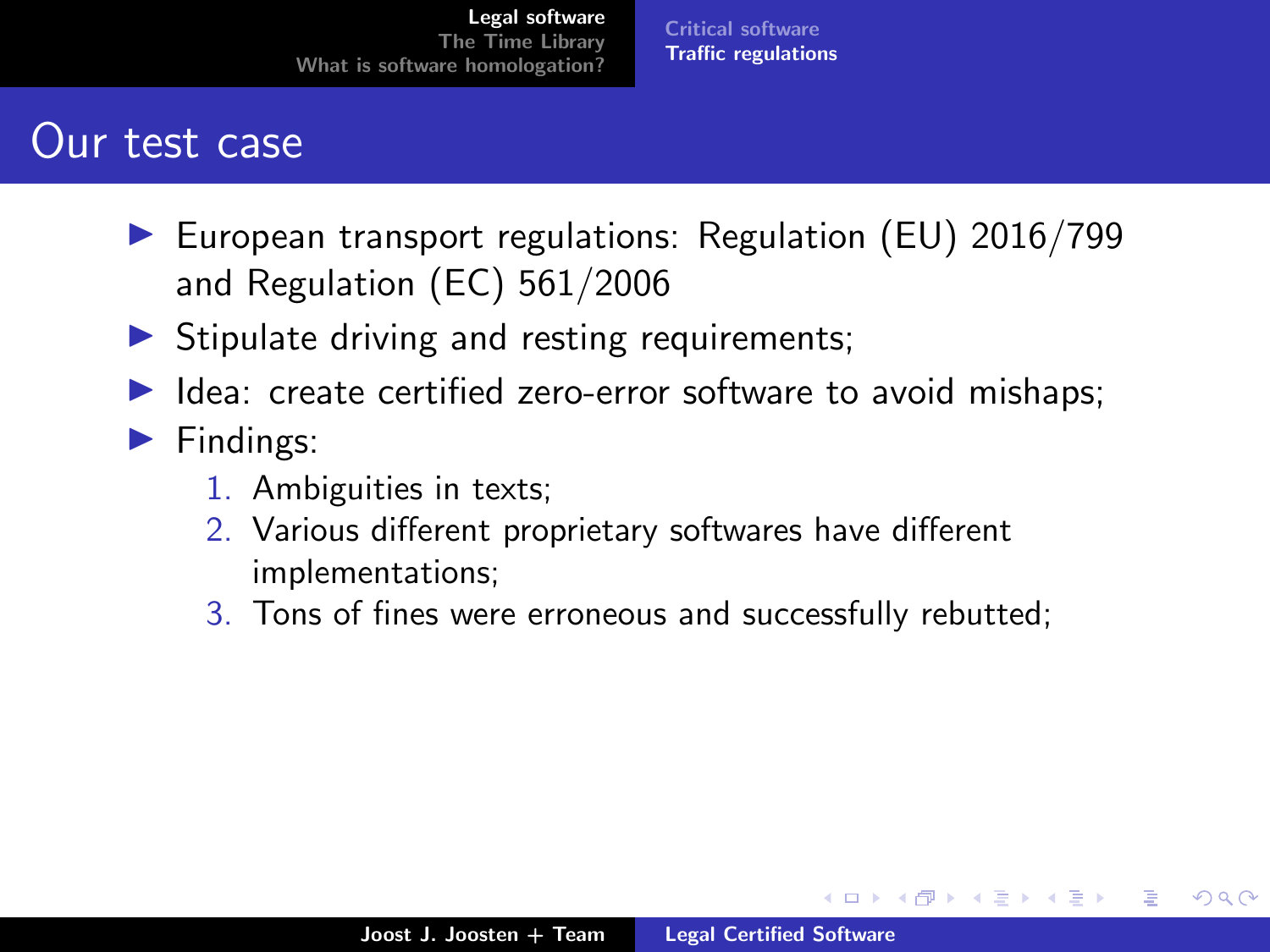[Critical software](#page-2-0) [Traffic regulations](#page-20-0)

### Our test case

- ▶ European transport regulations: Regulation (EU) 2016/799 and Regulation (EC) 561/2006
- $\triangleright$  Stipulate driving and resting requirements;
- ▶ Idea: create certified zero-error software to avoid mishaps;
- ▶ Findings:
	- 1. Ambiguities in texts;
	- 2. Various different proprietary softwares have different implementations;
	- 3. Tons of fines were erroneous and successfully rebutted;
	- 4. Undefined/underspecified ontologies ('continuous driving time');

メロト メタト メミト メミト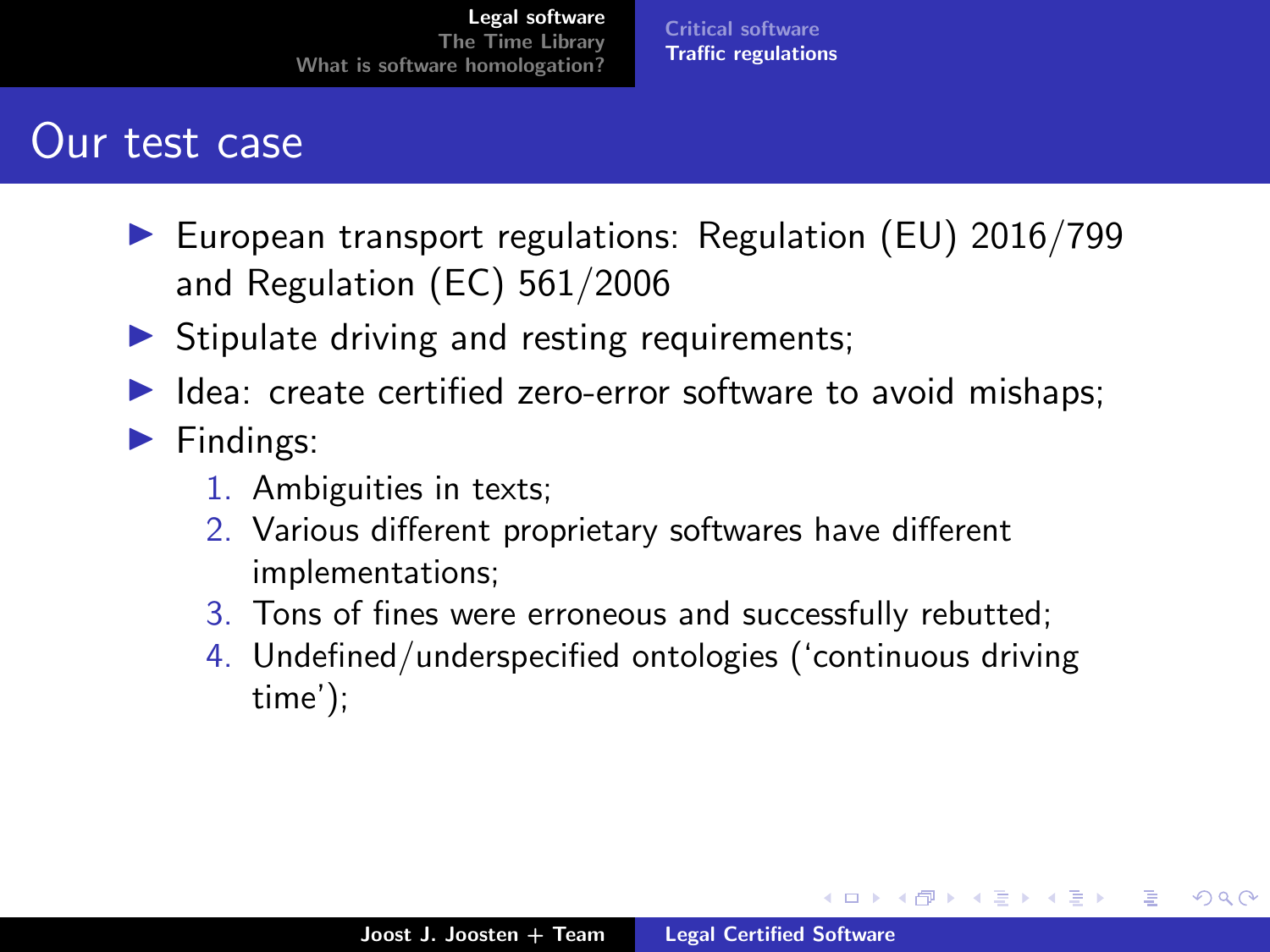[Critical software](#page-2-0) [Traffic regulations](#page-20-0)

### Our test case

- ▶ European transport regulations: Regulation (EU) 2016/799 and Regulation (EC) 561/2006
- $\triangleright$  Stipulate driving and resting requirements;
- ▶ Idea: create certified zero-error software to avoid mishaps;

#### ▶ Findings:

- 1. Ambiguities in texts;
- 2. Various different proprietary softwares have different implementations;
- 3. Tons of fines were erroneous and successfully rebutted;
- 4. Undefined/underspecified ontologies ('continuous driving time');
- 5. Differences in translations;

メロト メタト メミト メミト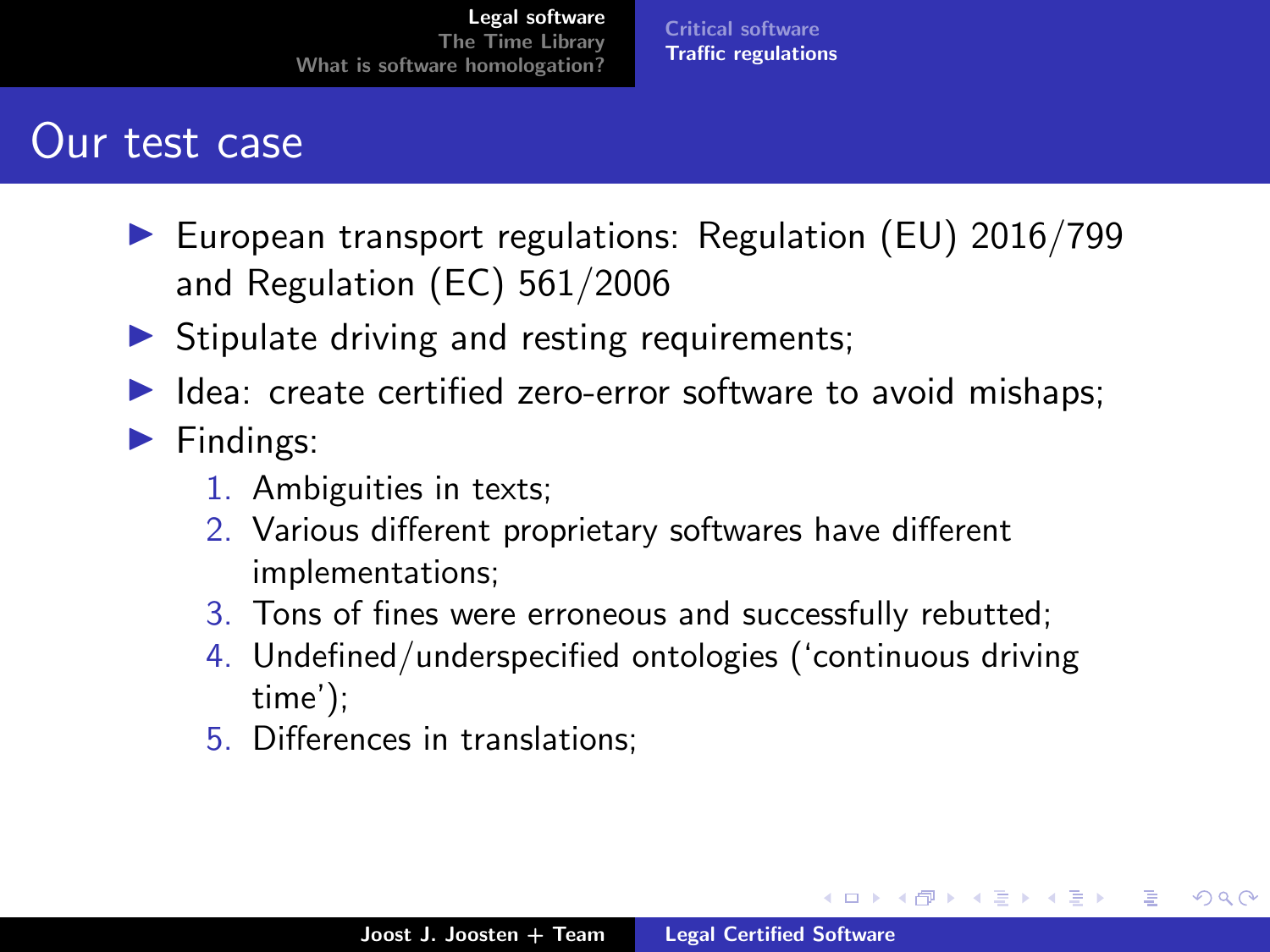[Critical software](#page-2-0) [Traffic regulations](#page-20-0)

### Our test case

- ▶ European transport regulations: Regulation (EU) 2016/799 and Regulation (EC) 561/2006
- $\triangleright$  Stipulate driving and resting requirements;
- ▶ Idea: create certified zero-error software to avoid mishaps;

#### ▶ Findings:

- 1. Ambiguities in texts;
- 2. Various different proprietary softwares have different implementations;
- 3. Tons of fines were erroneous and successfully rebutted;
- 4. Undefined/underspecified ontologies ('continuous driving time');
- 5. Differences in translations;
- 6. Non-locality;

メロト メタト メミト メミト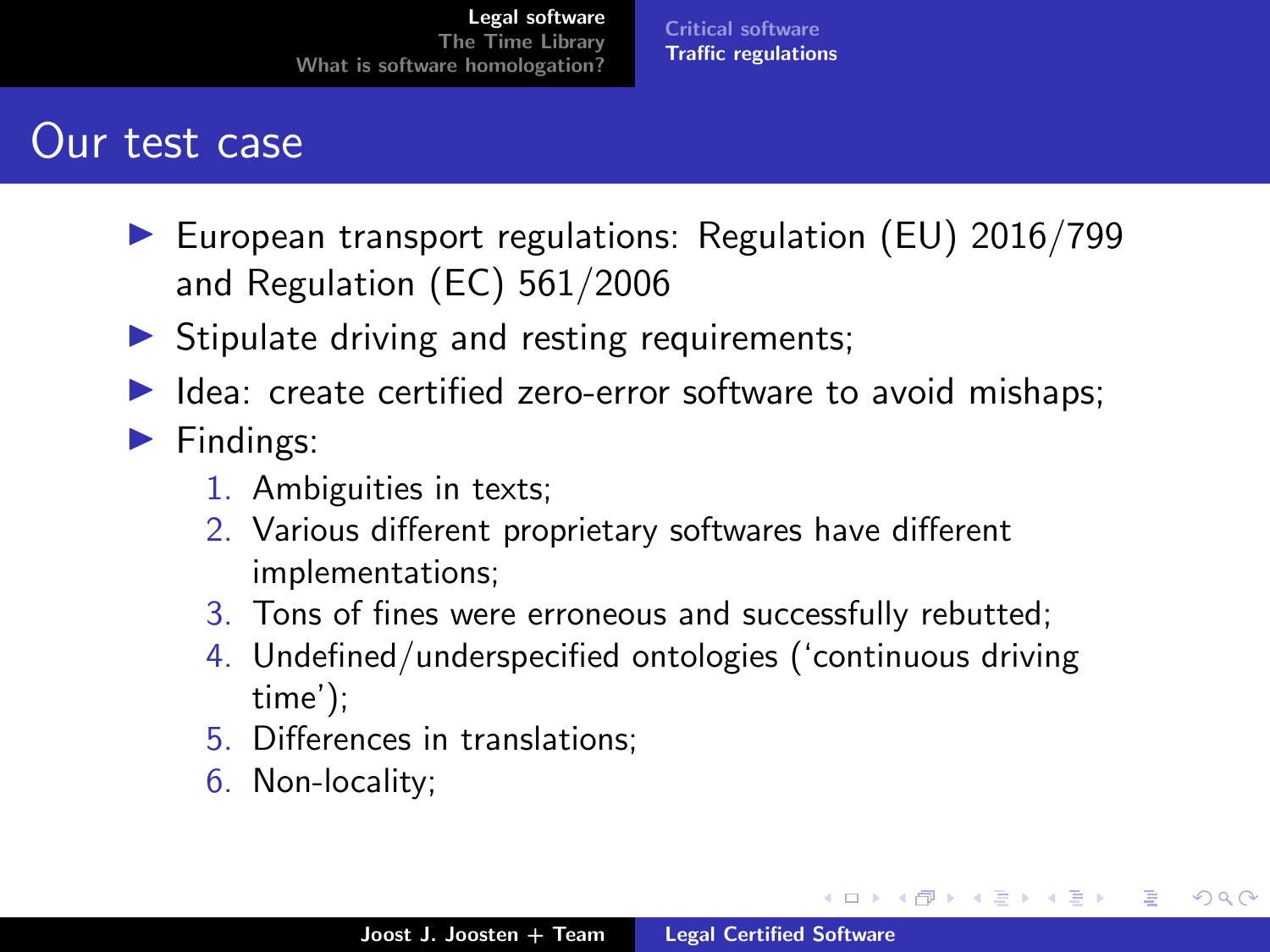[Critical software](#page-2-0) [Traffic regulations](#page-20-0)

### <span id="page-19-0"></span>Our test case

- ▶ European transport regulations: Regulation (EU) 2016/799 and Regulation (EC) 561/2006
- $\triangleright$  Stipulate driving and resting requirements;
- ▶ Idea: create certified zero-error software to avoid mishaps;

#### ▶ Findings:

- 1. Ambiguities in texts;
- 2. Various different proprietary softwares have different implementations;
- 3. Tons of fines were erroneous and successfully rebutted;
- 4. Undefined/underspecified ontologies ('continuous driving time');
- 5. Differences in translations;
- 6. Non-locality;
- 7. Non shift-invariance (leap seconds count!);

**K ロ ▶ K 御 ▶ K ヨ ▶**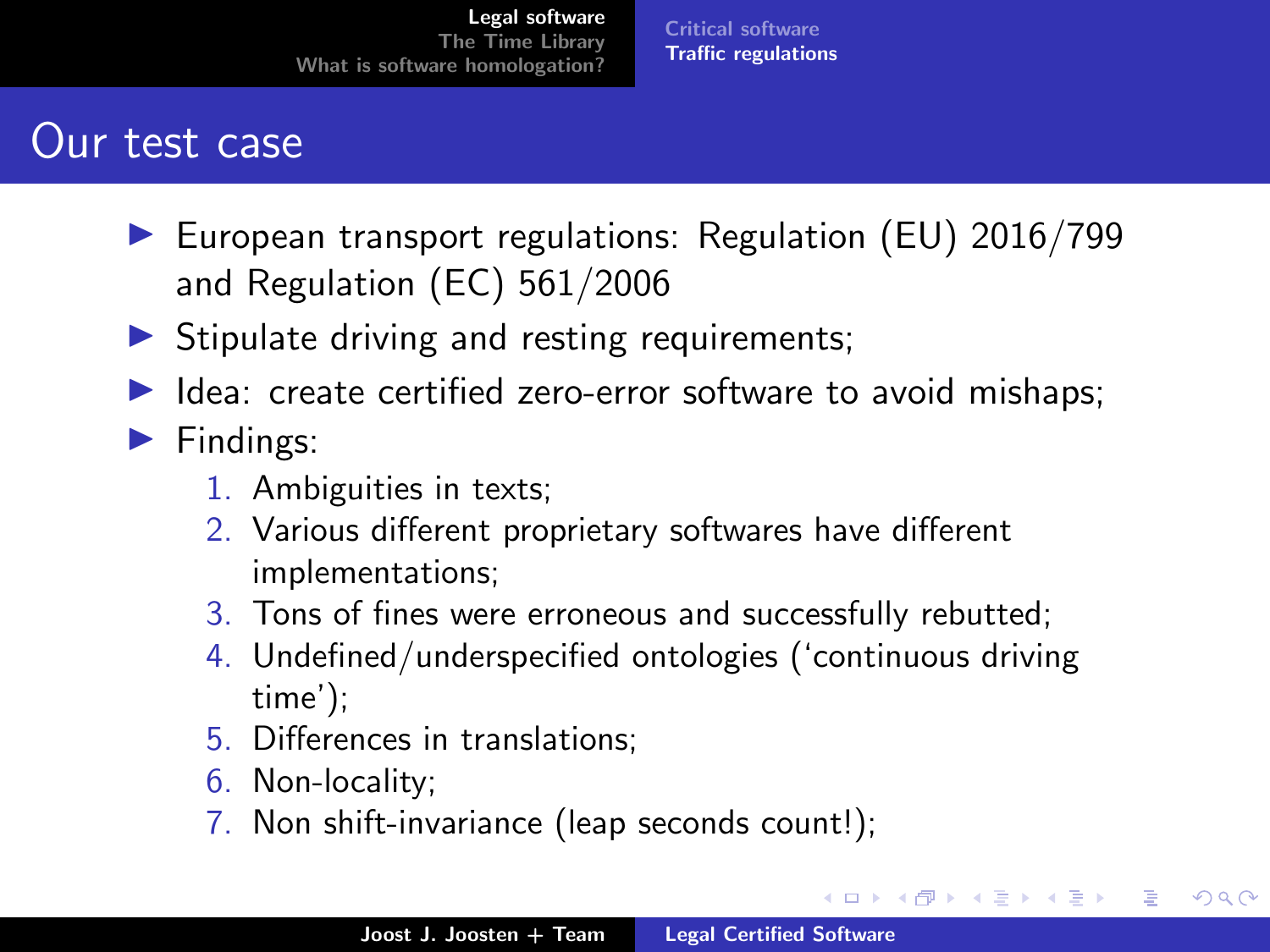[Critical software](#page-2-0) [Traffic regulations](#page-9-0)

### <span id="page-20-0"></span>Our test case

- ▶ European transport regulations: Regulation (EU) 2016/799 and Regulation (EC) 561/2006
- $\triangleright$  Stipulate driving and resting requirements;
- ▶ Idea: create certified zero-error software to avoid mishaps;

#### ▶ Findings:

- 1. Ambiguities in texts;
- 2. Various different proprietary softwares have different implementations;
- 3. Tons of fines were erroneous and successfully rebutted;
- 4. Undefined/underspecified ontologies ('continuous driving time');
- 5. Differences in translations;
- 6. Non-locality;
- 7. Non shift-invariance (leap seconds count!);
- $\triangleright$  $\triangleright$  $\triangleright$  $\triangleright$  $\triangleright$  We decided to isolate a 'non-problemat[ic'](#page-19-0) [pa](#page-21-0)[rt](#page-8-0)[:](#page-9-0)[T](#page-21-0)i[m](#page-9-0)e [L](#page-0-0)i[b](#page-20-0)[ra](#page-21-0)[ry](#page-0-0)

 $000$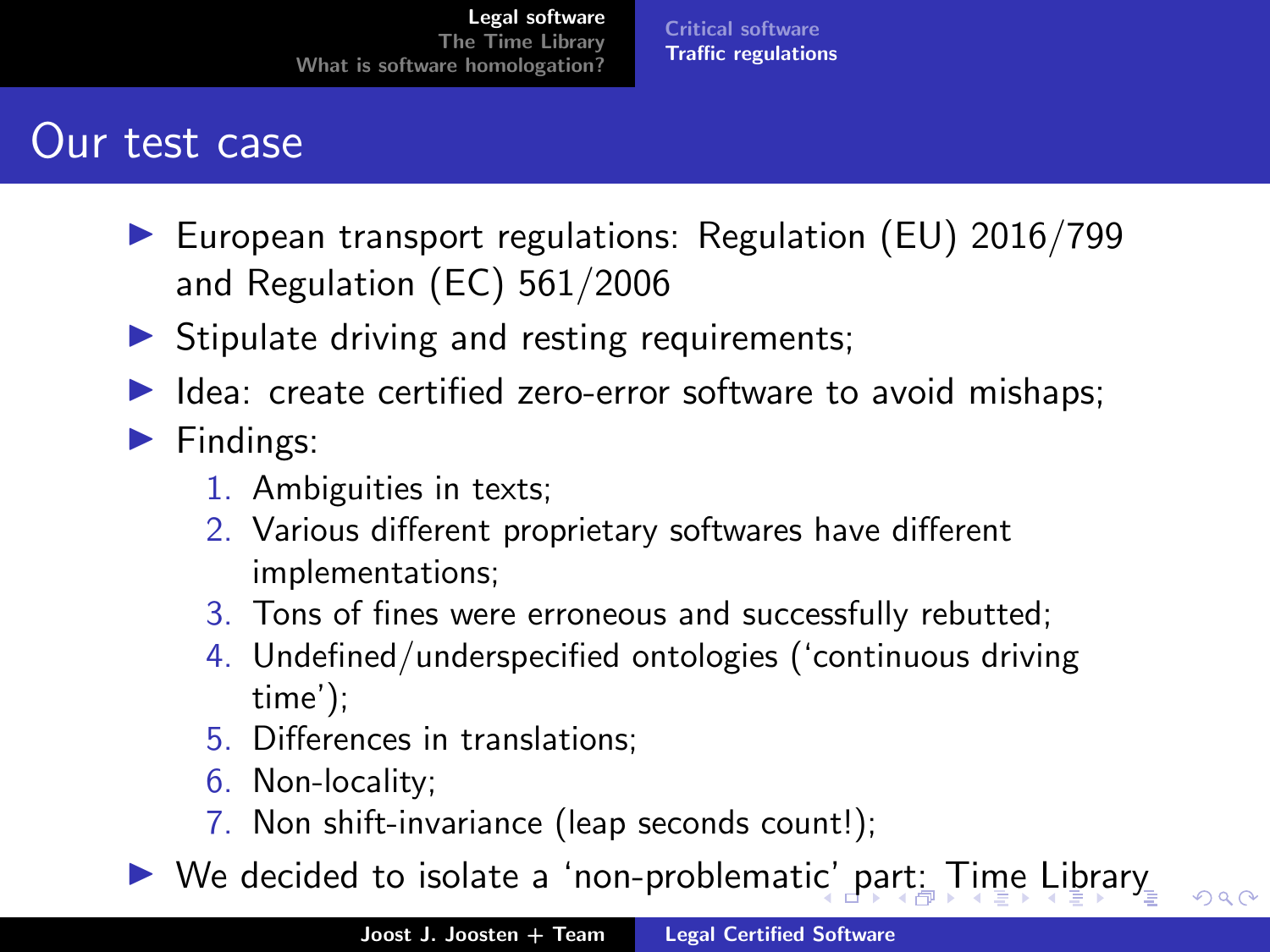## <span id="page-21-0"></span>The FV Time Library

- ▶ Translation between times and timestamps  $2022-02-11$  10:20:00 UTC  $\leftrightarrow$  1644574827
- ▶ Timestamp: number of seconds since 1970-01-01 00:00:00, including leap seconds
- $\blacktriangleright$  Time arithmetic:

 $2022 - 02 - 11$  10:20:00 + 5 minutes = 2022-02-11 10:25:00

- ▶ Formalized in Coq
- $\triangleright$  Simple specifications, efficient implementations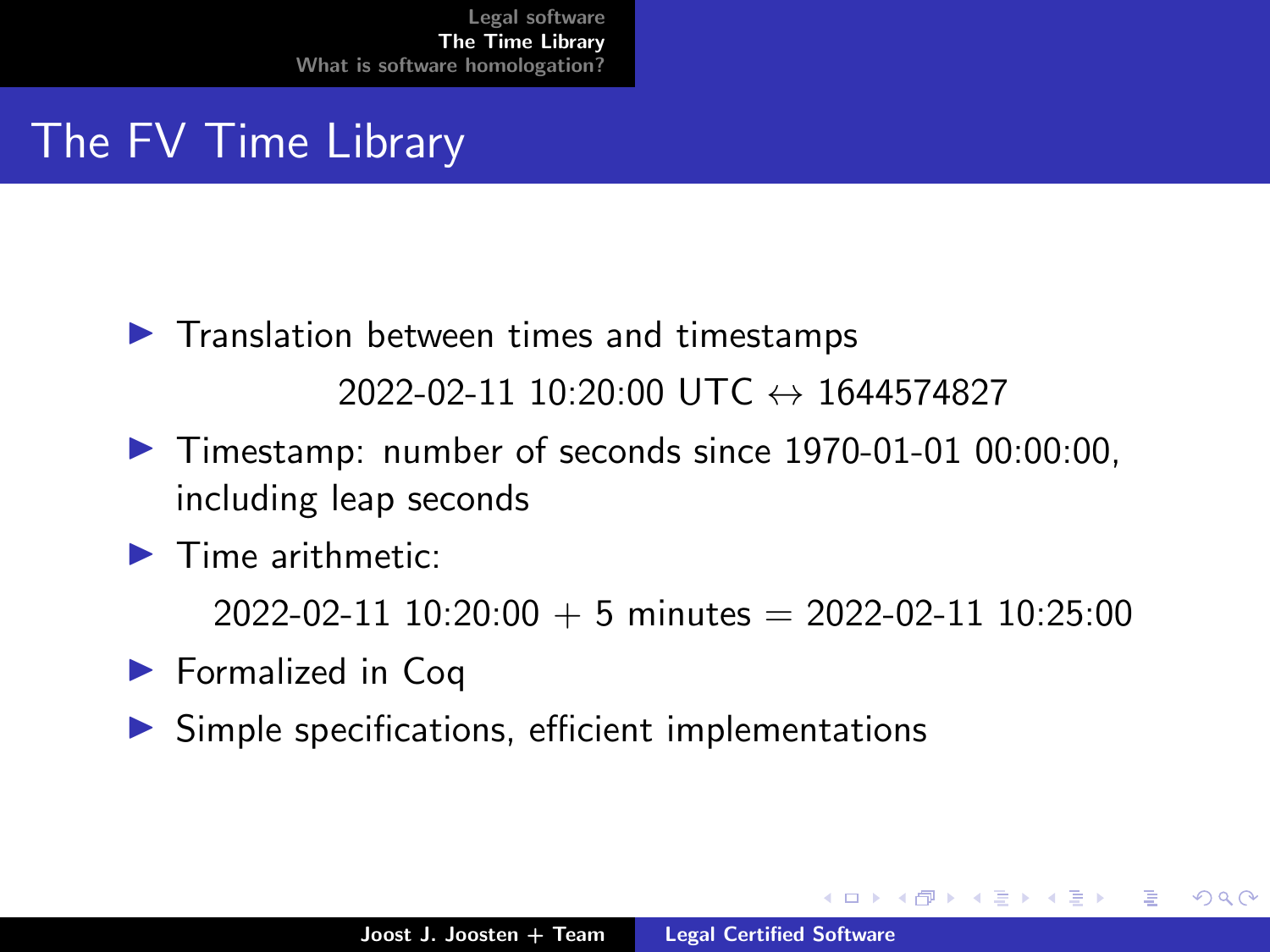# **Challenges**

- ▶ Building a bridge (refinement) between proof-friendly types (unary nat) and computation and extraction-friendly types (primitive int)
- ▶ Proving bounded arithmetical statements when there is no better proof than checking every case

$$
(\forall x < 400)(\forall y < 300) f(x, y) = 0
$$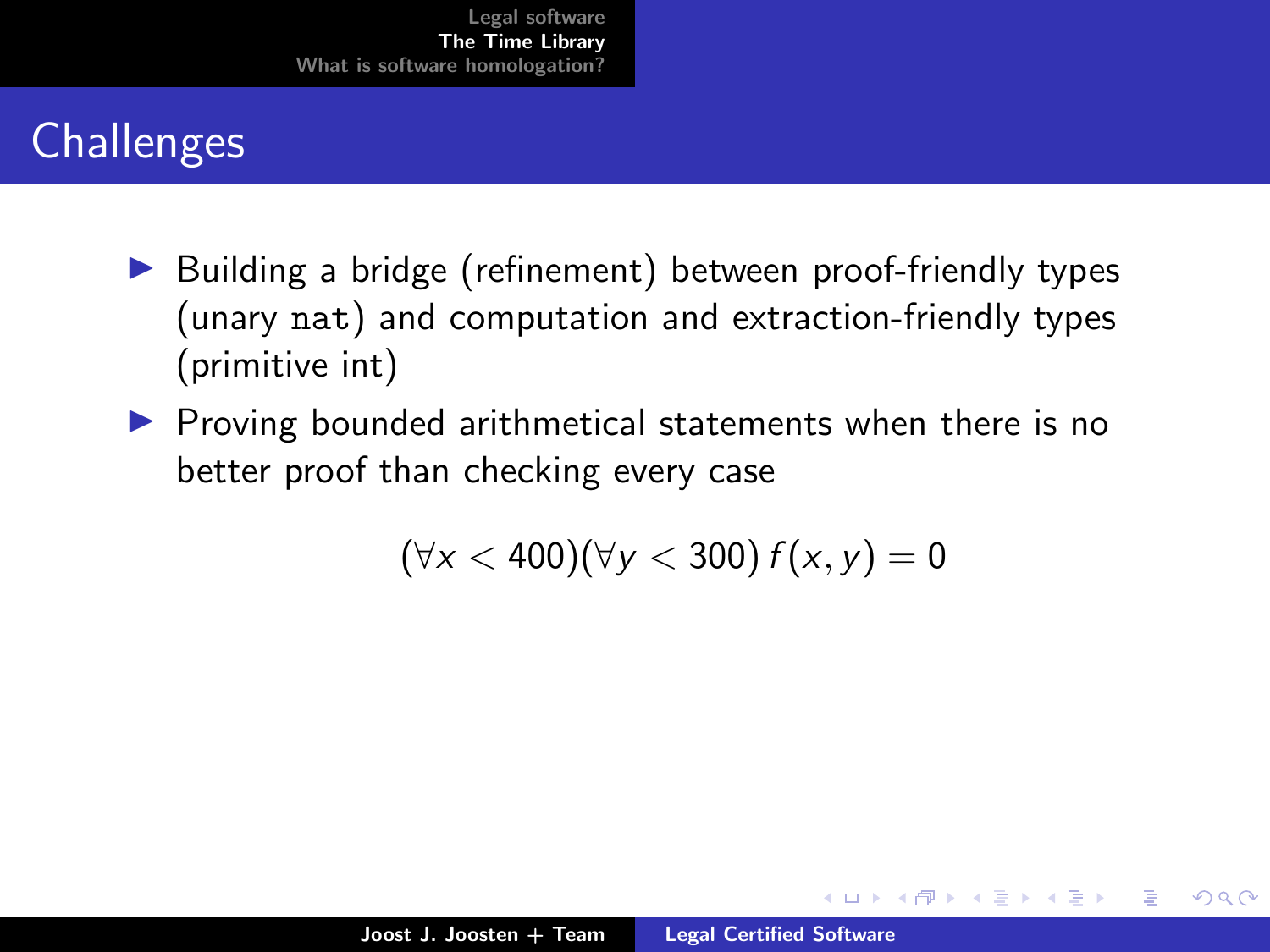# <span id="page-23-0"></span>**Challenges**

- ▶ Building a bridge (refinement) between proof-friendly types (unary nat) and computation and extraction-friendly types (primitive int)
- ▶ Proving bounded arithmetical statements when there is no better proof than checking every case

$$
(\forall x < 400)(\forall y < 300) f(x, y) = 0
$$

Our solutions led to nice tools in their own right.

```
http://formalvindications.com/work/
```
 $\Omega$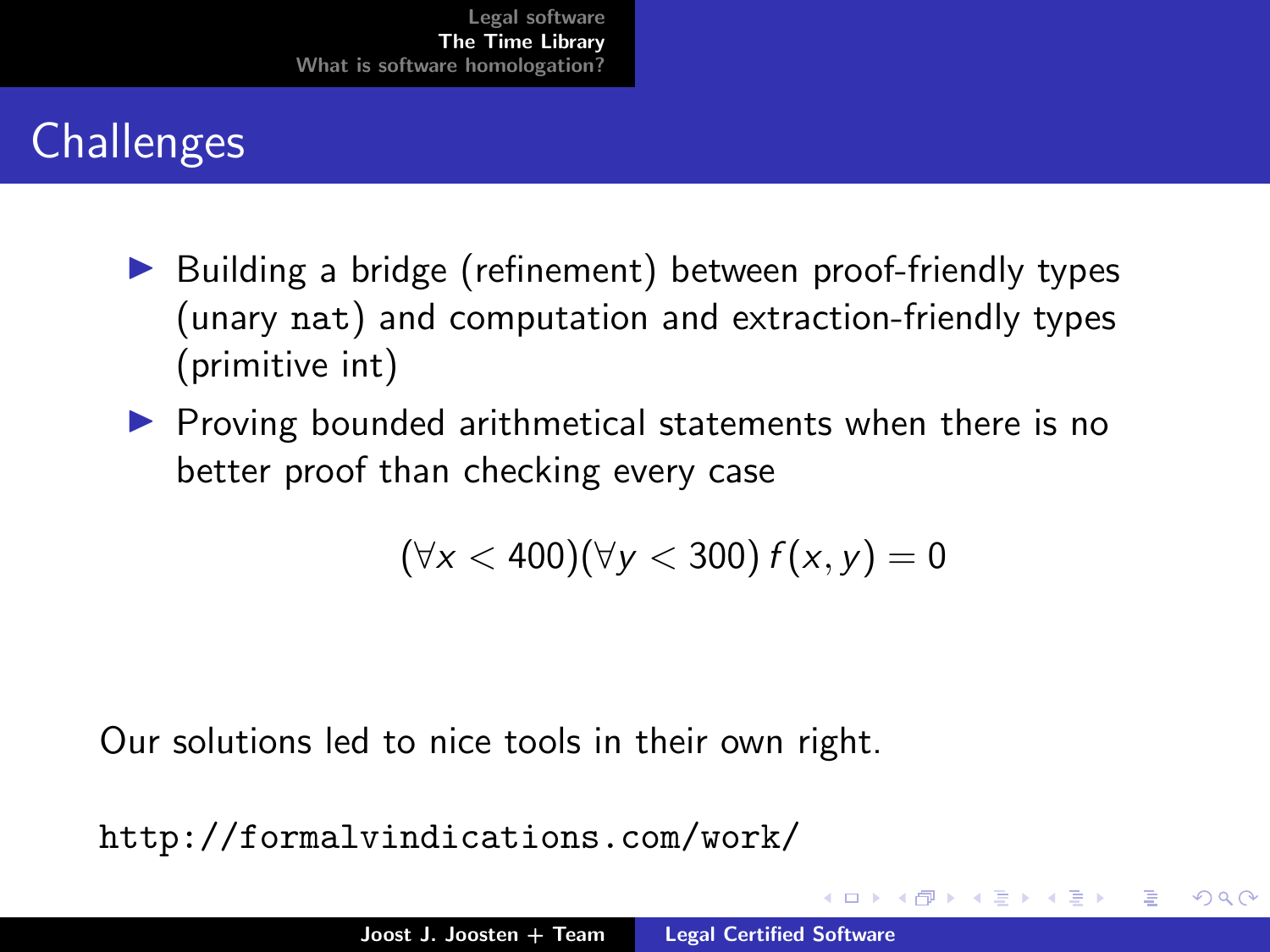[Ingredients](#page-34-0) [Preliminary findings](#page-35-0)

## <span id="page-24-0"></span>Ingredients for software homologation

▶ Where (in what language) is the regulation specified?

メロト メタト メミト メミト

 $2Q$ 

∍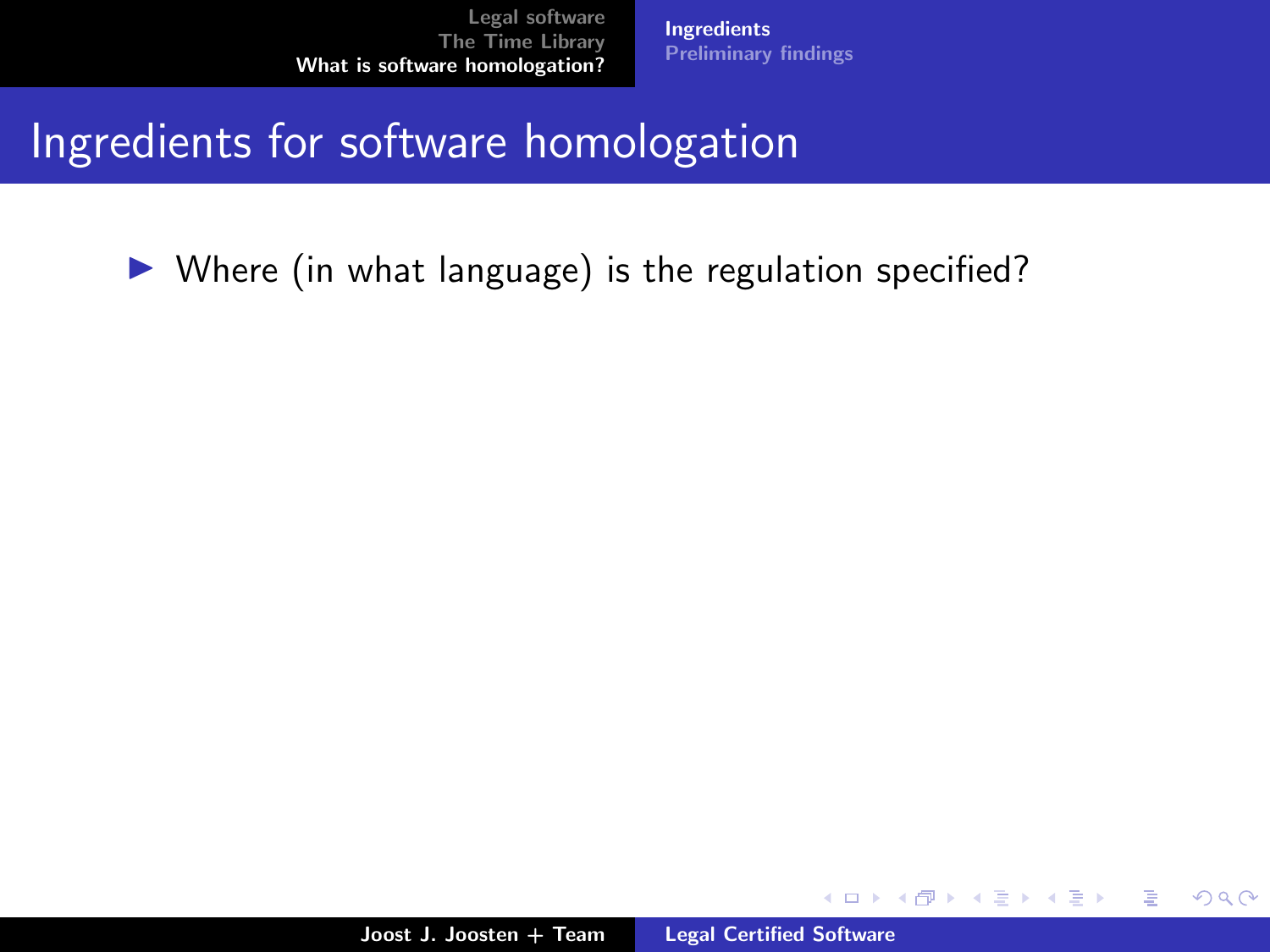[Ingredients](#page-34-0) [Preliminary findings](#page-35-0)

## Ingredients for software homologation

- ▶ Where (in what language) is the regulation specified?
- $\triangleright$  A formal specification should meet certain mathematical/computational requirements

4 0 8

オター・エー・エー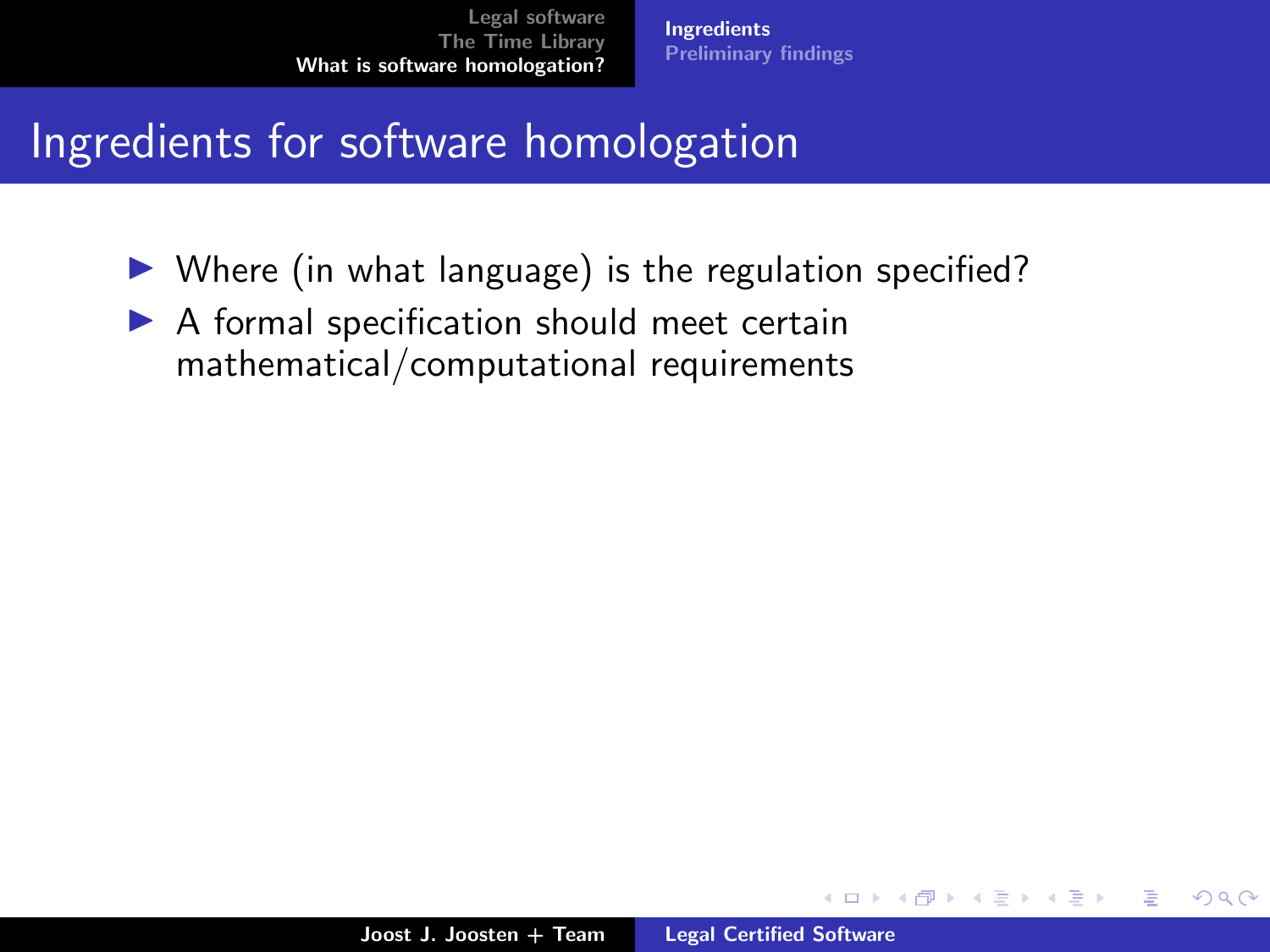[Ingredients](#page-34-0) [Preliminary findings](#page-35-0)

## Ingredients for software homologation

- ▶ Where (in what language) is the regulation specified?
- ▶ A formal specification should meet certain mathematical/computational requirements
	- ▶ Unique readability;

K 御 ▶ K 唐 ▶ K 唐 ▶

4 0 1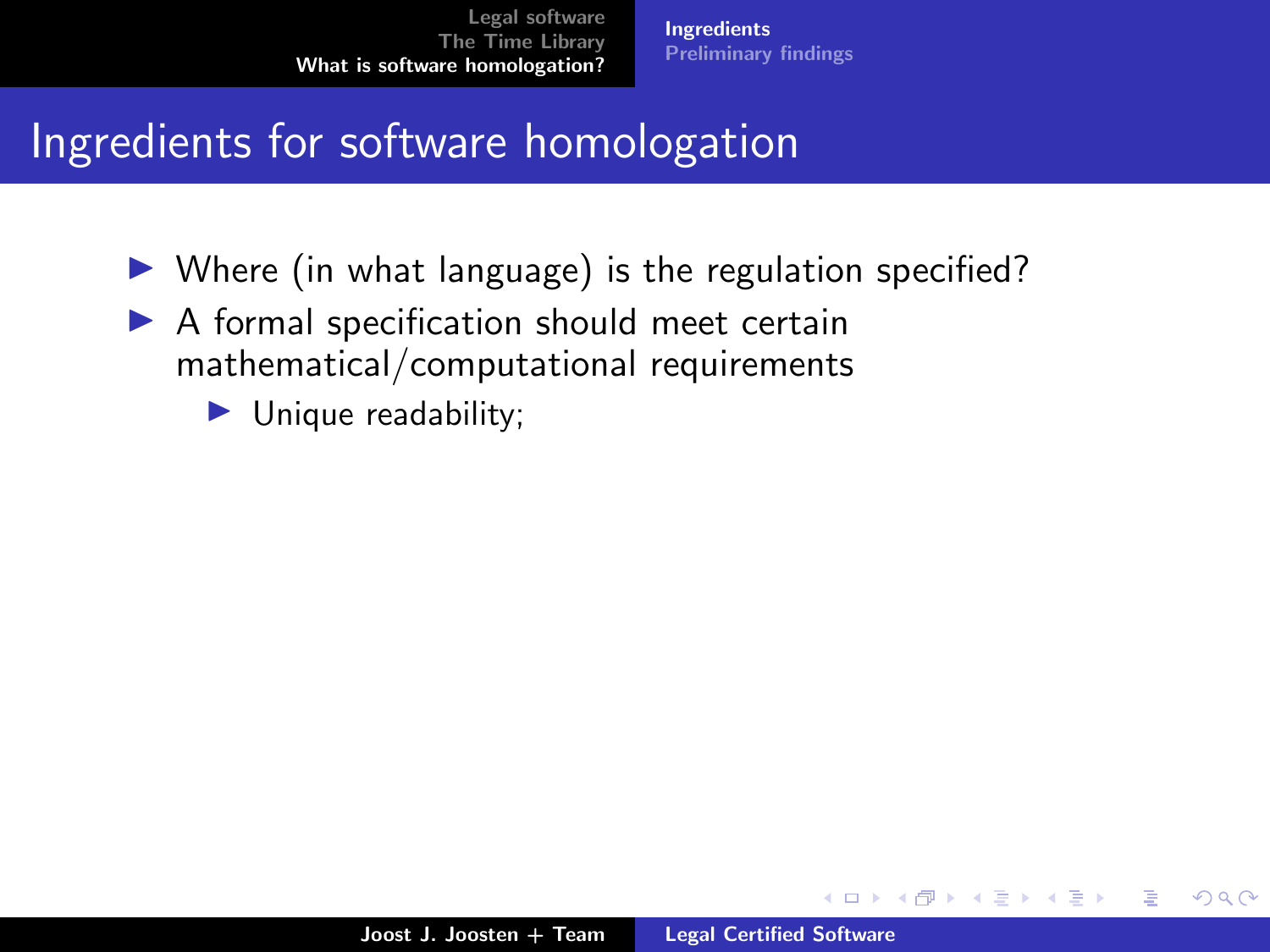[Ingredients](#page-34-0) [Preliminary findings](#page-35-0)

## Ingredients for software homologation

- ▶ Where (in what language) is the regulation specified?
- ▶ A formal specification should meet certain mathematical/computational requirements
	- ▶ Unique readability;
	- ▶ Understandable to both lawyers and programmers;

 $\mathcal{A}$   $\overline{\mathcal{B}}$   $\mathcal{B}$   $\mathcal{A}$   $\mathcal{B}$   $\mathcal{B}$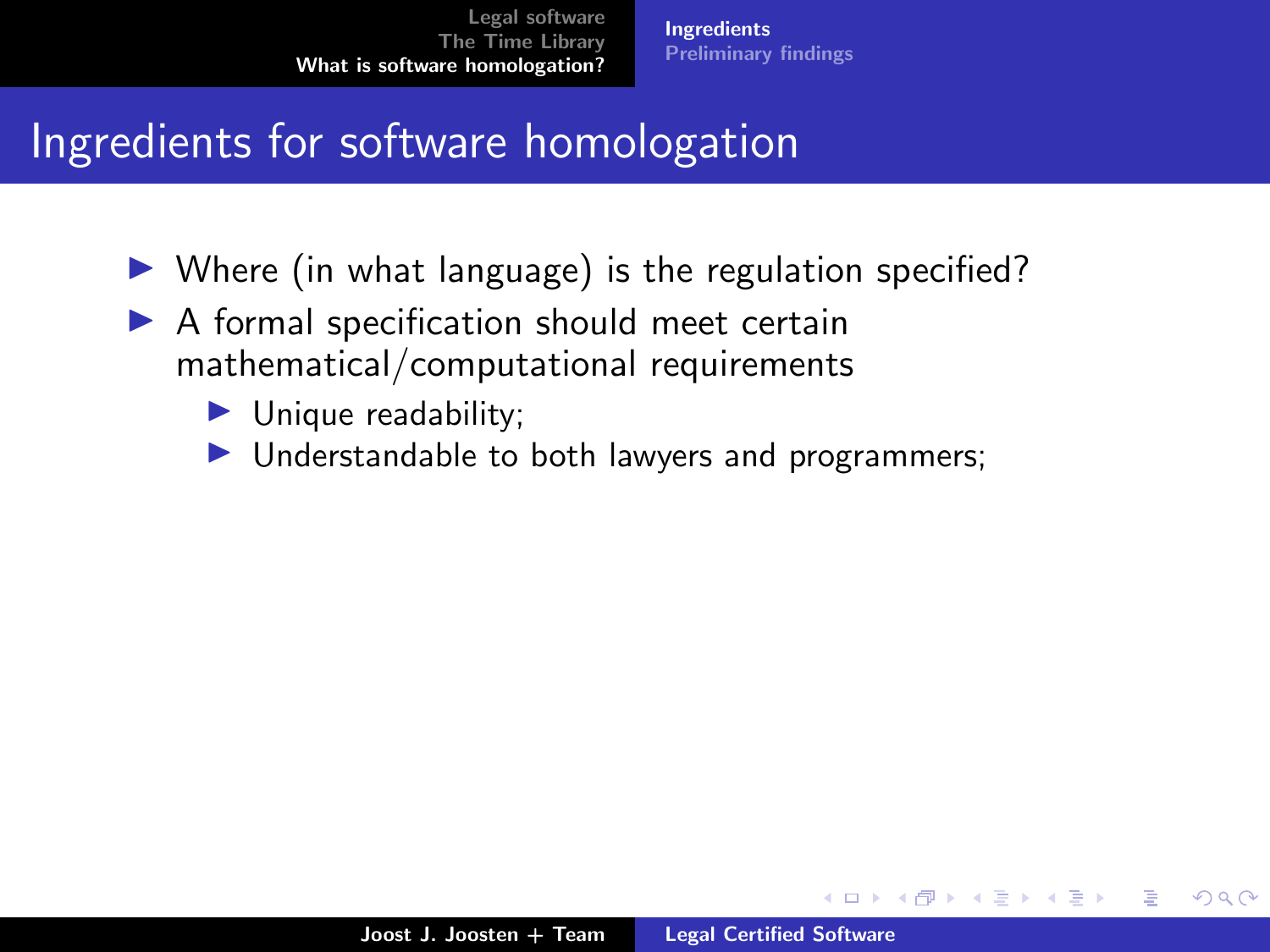[Ingredients](#page-34-0) [Preliminary findings](#page-35-0)

## Ingredients for software homologation

- ▶ Where (in what language) is the regulation specified?
- ▶ A formal specification should meet certain mathematical/computational requirements
	- ▶ Unique readability;
	- ▶ Understandable to both lawyers and programmers;
	- Consistency;

オター・エー・エー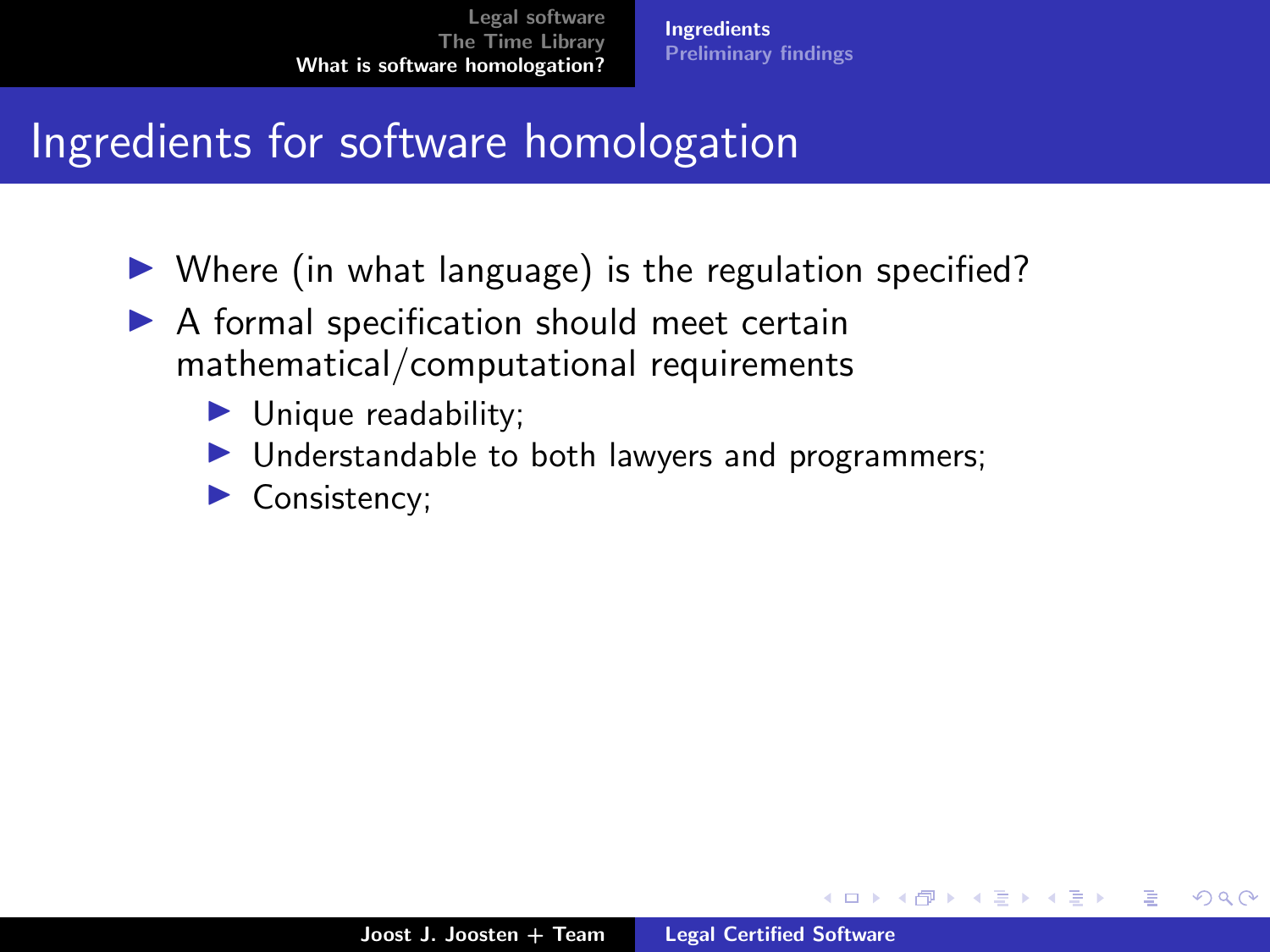## Ingredients for software homologation

- ▶ Where (in what language) is the regulation specified?
- ▶ A formal specification should meet certain mathematical/computational requirements
	- ▶ Unique readability;
	- ▶ Understandable to both lawyers and programmers;
	- ▶ Consistency;
	- $\blacktriangleright$  Feasibility (time and space);

オター・エー・エー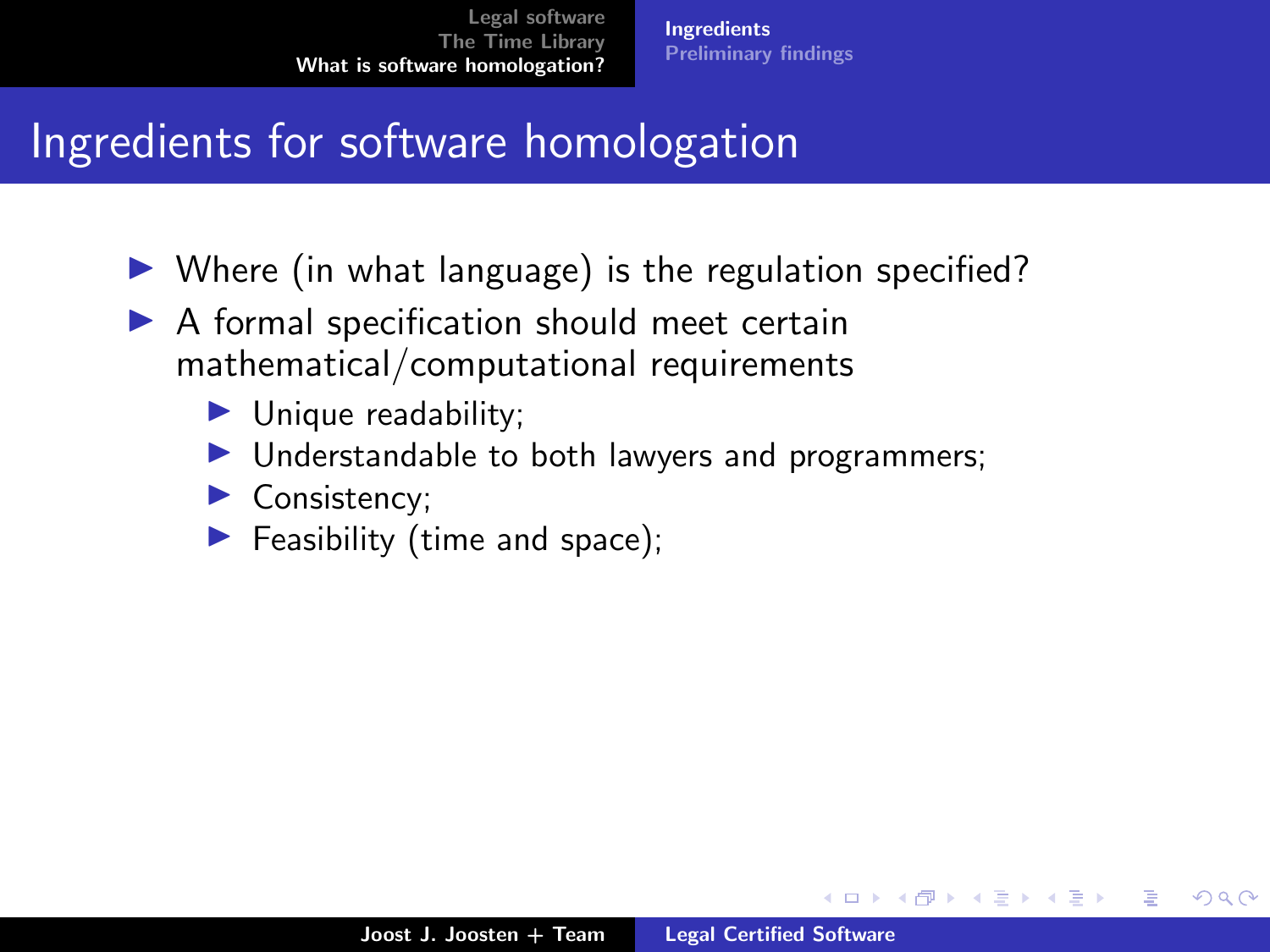[Ingredients](#page-34-0) [Preliminary findings](#page-35-0)

## Ingredients for software homologation

- ▶ Where (in what language) is the regulation specified?
- ▶ A formal specification should meet certain mathematical/computational requirements
	- ▶ Unique readability;
	- ▶ Understandable to both lawyers and programmers;
	- ▶ Consistency;
	- $\blacktriangleright$  Feasibility (time and space);
	- Locality;

∢ 伊 ▶ ∢ ヨ ▶ ∢ ヨ ▶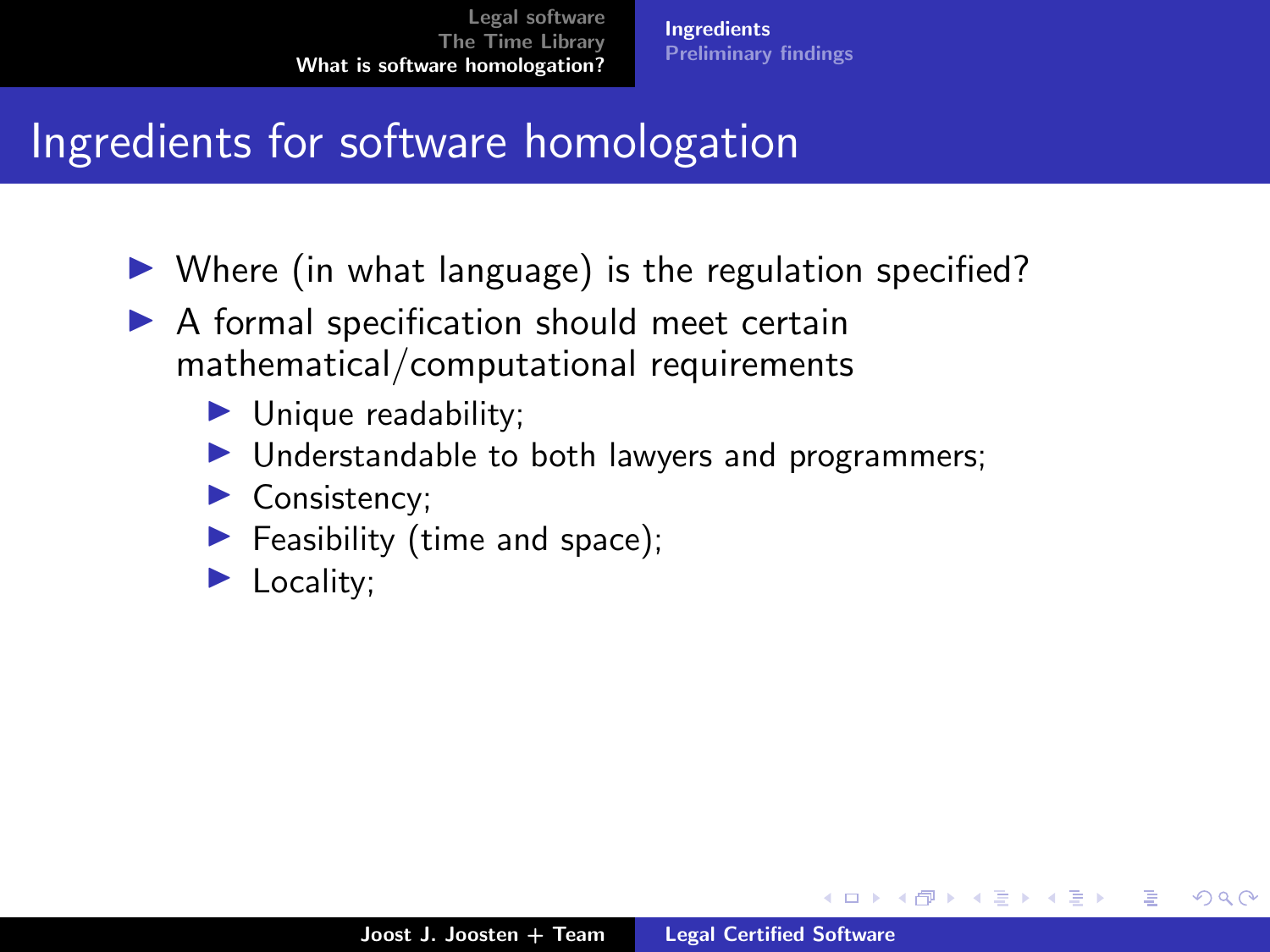## Ingredients for software homologation

- ▶ Where (in what language) is the regulation specified?
- ▶ A formal specification should meet certain mathematical/computational requirements
	- ▶ Unique readability;
	- ▶ Understandable to both lawyers and programmers;
	- ▶ Consistency;
	- $\blacktriangleright$  Feasibility (time and space);
	- ▶ Locality;
	- Domain specific ad-hoc requirements (eg., shift invariance);

マーティ ミトマ ミト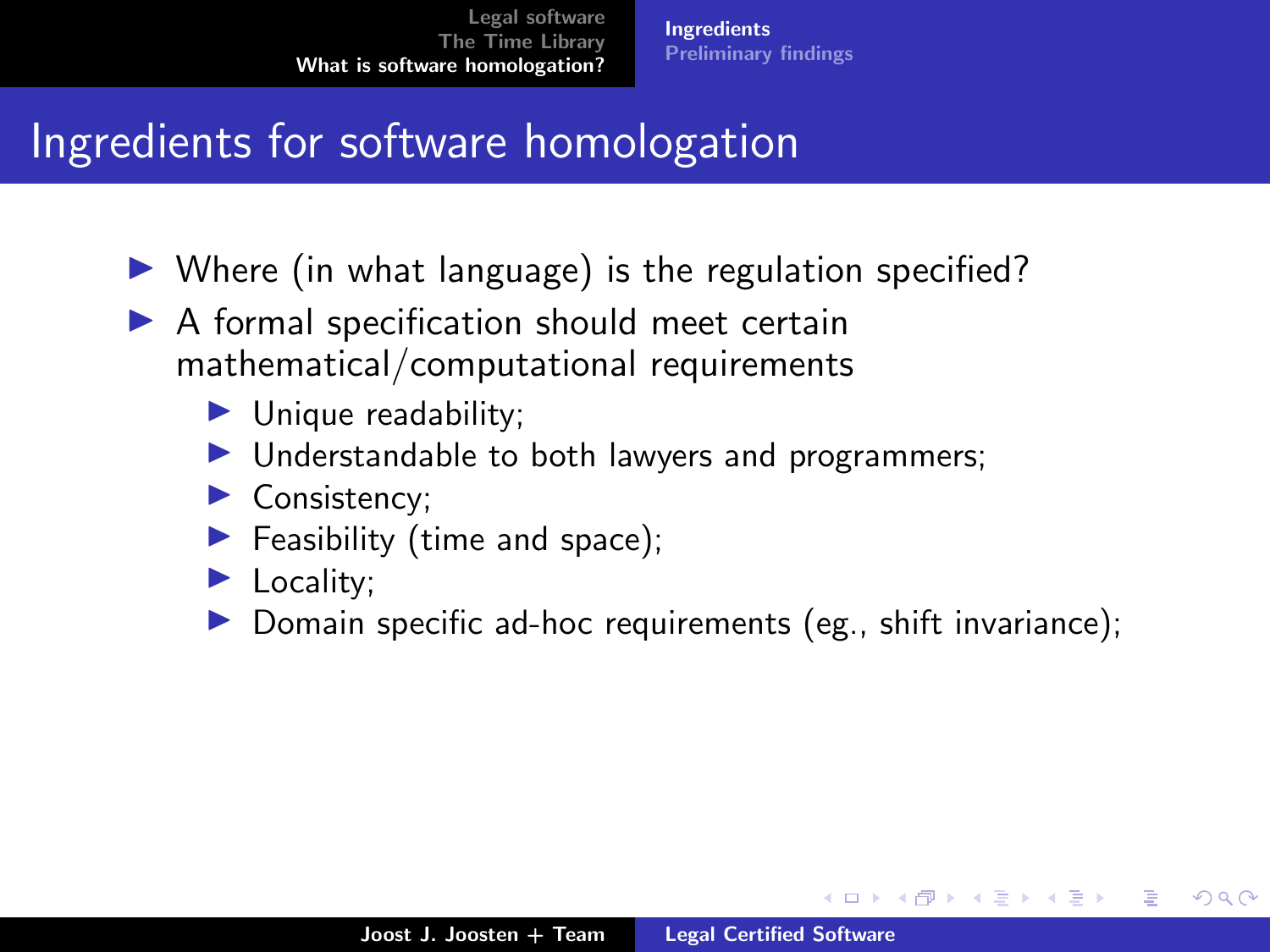## Ingredients for software homologation

- ▶ Where (in what language) is the regulation specified?
- ▶ A formal specification should meet certain mathematical/computational requirements
	- ▶ Unique readability;
	- ▶ Understandable to both lawyers and programmers;
	- ▶ Consistency;
	- $\blacktriangleright$  Feasibility (time and space);
	- ▶ Locality;
	- $\triangleright$  Domain specific ad-hoc requirements (eg., shift invariance);
	- ▶ Legal principles can be formalised and proven.

マーティ ミトマ ミト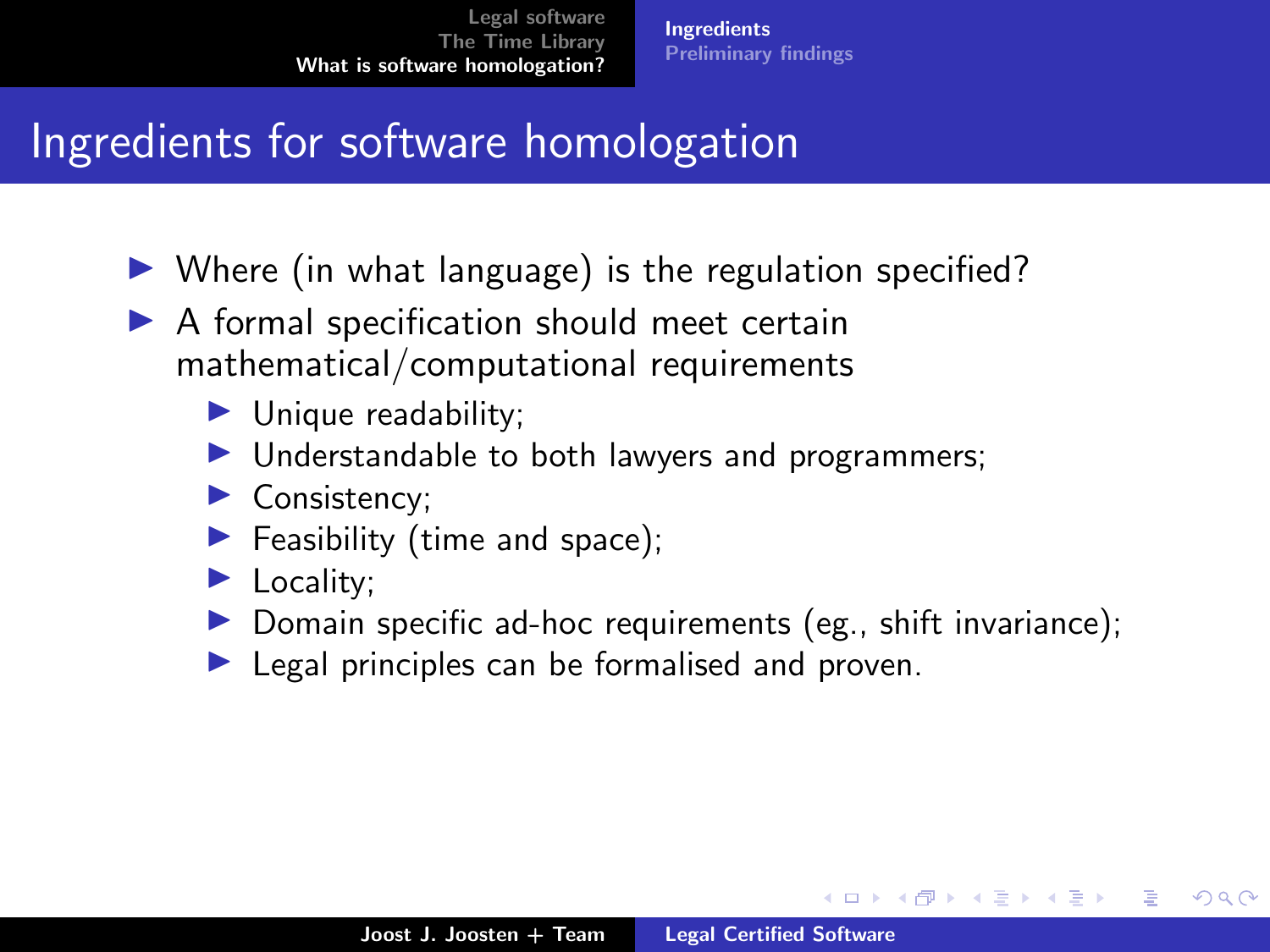# Ingredients for software homologation

- ▶ Where (in what language) is the regulation specified?
- ▶ A formal specification should meet certain mathematical/computational requirements
	- ▶ Unique readability;
	- ▶ Understandable to both lawyers and programmers;
	- ▶ Consistency;
	- $\blacktriangleright$  Feasibility (time and space);
	- ▶ Locality;
	- $\triangleright$  Domain specific ad-hoc requirements (eg., shift invariance);
	- $\blacktriangleright$  Legal principles can be formalised and proven.
- $\triangleright$  Extracted code that inside Coq is provably complying the formal specification

メロト メタト メミト メミト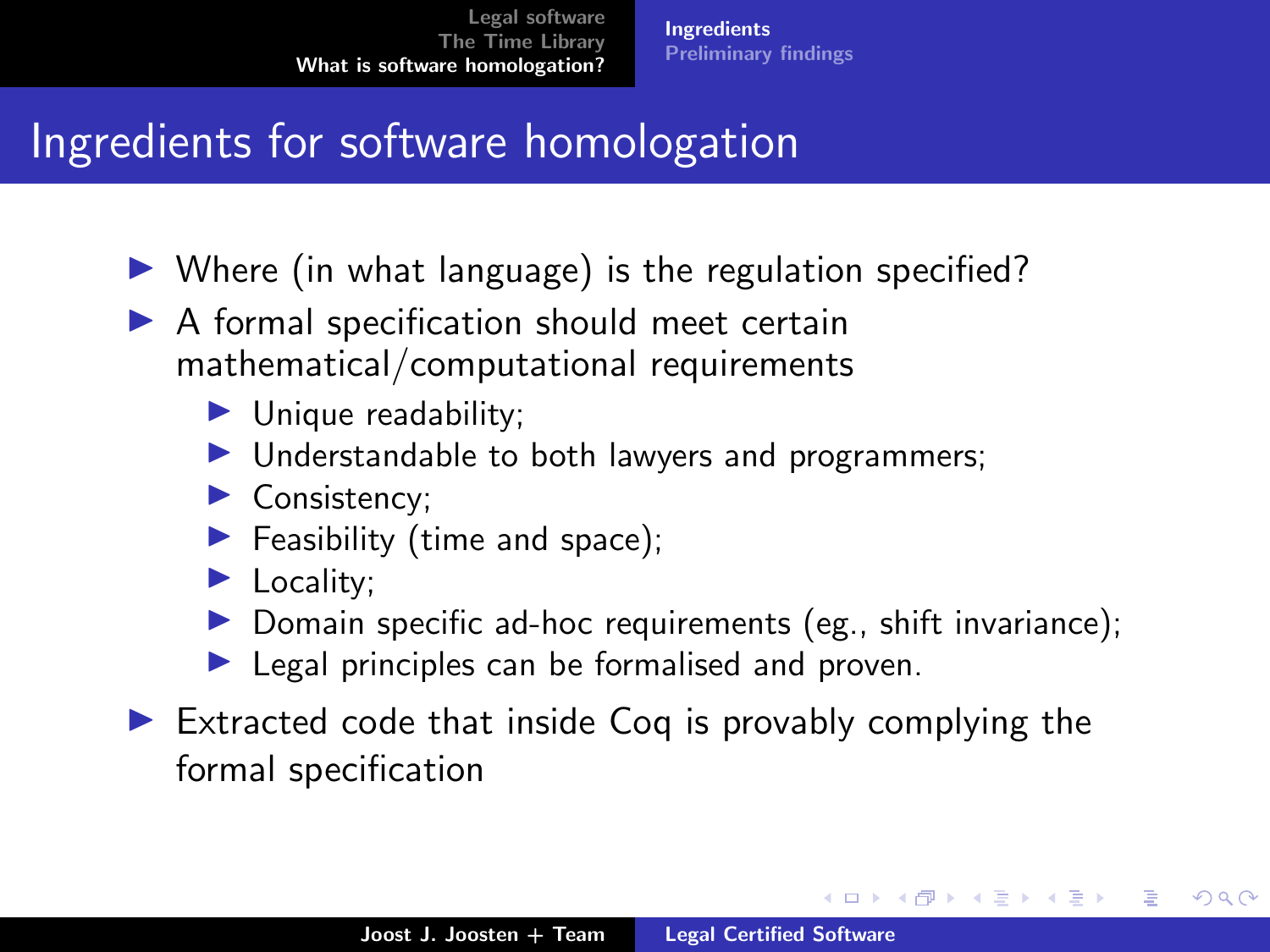# <span id="page-34-0"></span>Ingredients for software homologation

- ▶ Where (in what language) is the regulation specified?
- ▶ A formal specification should meet certain mathematical/computational requirements
	- ▶ Unique readability;
	- ▶ Understandable to both lawyers and programmers;
	- ▶ Consistency;
	- $\blacktriangleright$  Feasibility (time and space);
	- ▶ Locality;
	- $\triangleright$  Domain specific ad-hoc requirements (eg., shift invariance);
	- $\blacktriangleright$  Legal principles can be formalised and proven.
- $\triangleright$  Extracted code that inside Coq is provably complying the formal specification
- $\blacktriangleright$  Is the formal specification the intended specification?

∢ロ ▶ ∢ 御 ▶ ∢ 后 ▶ ∢ 后 ▶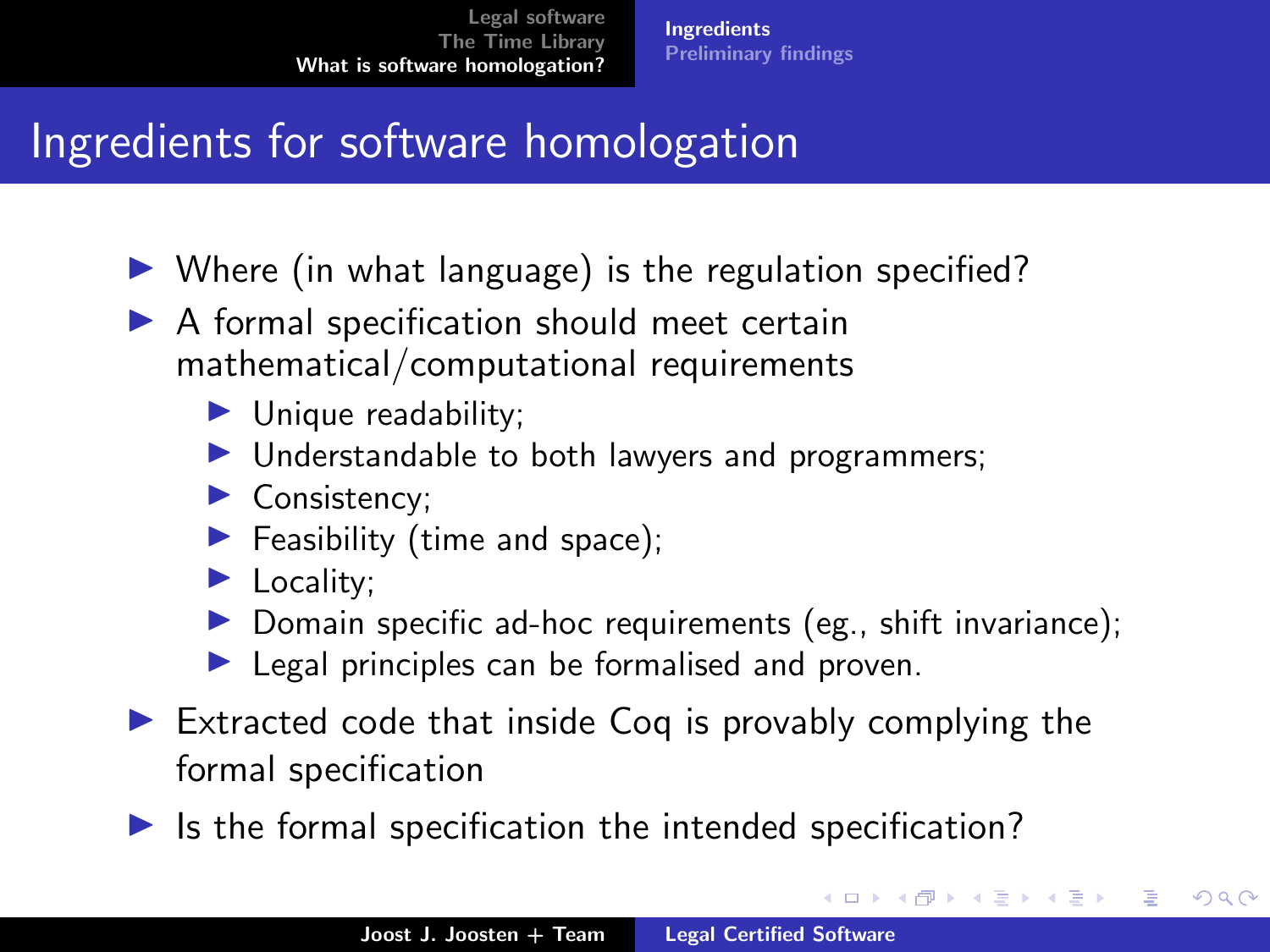[Ingredients](#page-24-0) [Preliminary findings](#page-37-0)

## <span id="page-35-0"></span>Some results

 $\triangleright$  Papers mathematically/logically/computationally analysing the law, see, e.g.

<http://www.joostjjoosten.nl/papers.html> most notably

A. de Almeida Borges, J. J. Conejero Rodríguez, D. Fernández Duque, M. González Bedmar, J. J. Joosten. To drive or not to drive: A logical and computational analysis of European transport regulations. Information and Computation, 2020.

<https://doi.org/10.1016/j.ic.2020.104636>

メロト メタト メミト メミト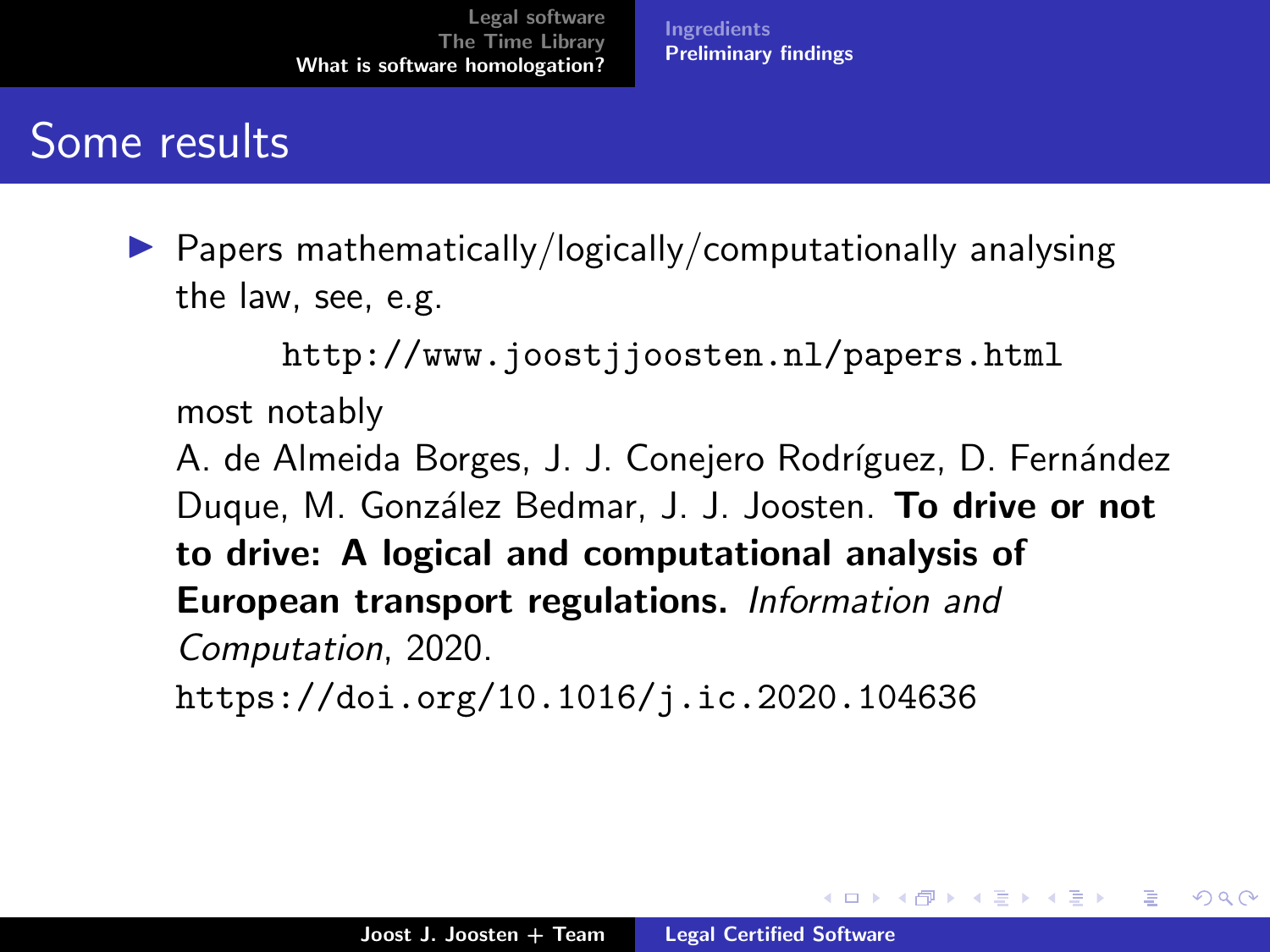[Ingredients](#page-24-0) [Preliminary findings](#page-37-0)

## Some results

 $\triangleright$  Papers mathematically/logically/computationally analysing the law, see, e.g.

<http://www.joostjjoosten.nl/papers.html> most notably

A. de Almeida Borges, J. J. Conejero Rodríguez, D. Fernández Duque, M. González Bedmar, J. J. Joosten. To drive or not to drive: A logical and computational analysis of European transport regulations. Information and Computation, 2020.

<https://doi.org/10.1016/j.ic.2020.104636>

 $\blacktriangleright$  Analysis of erroneous applications of the law: <http://formalvindications.com/#document>

メロト メタト メミト メミト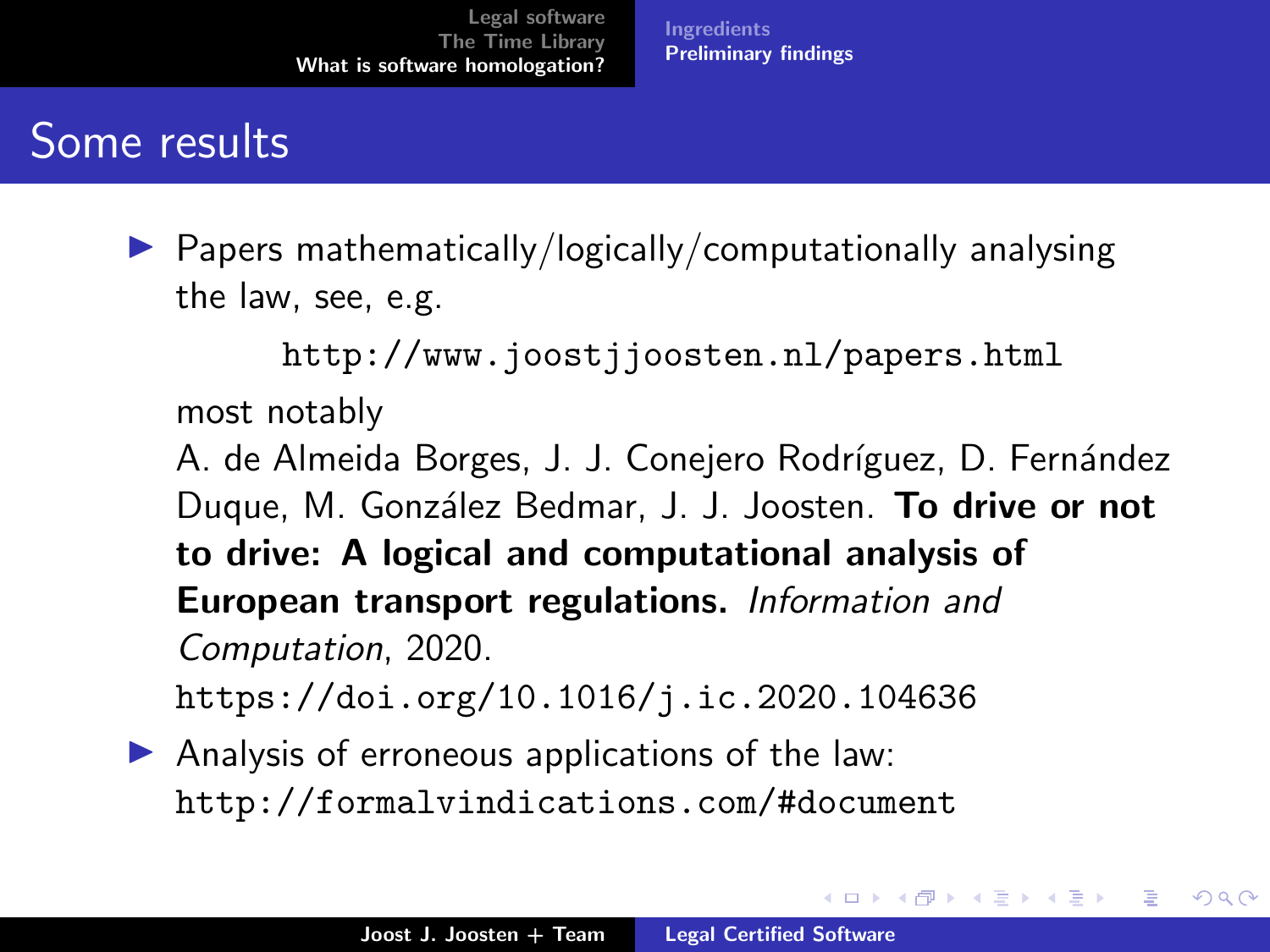[Ingredients](#page-24-0) [Preliminary findings](#page-35-0)

## <span id="page-37-0"></span>Some results

 $\triangleright$  Papers mathematically/logically/computationally analysing the law, see, e.g.

<http://www.joostjjoosten.nl/papers.html> most notably

A. de Almeida Borges, J. J. Conejero Rodríguez, D. Fernández Duque, M. González Bedmar, J. J. Joosten. To drive or not to drive: A logical and computational analysis of European transport regulations. Information and Computation, 2020.

<https://doi.org/10.1016/j.ic.2020.104636>

 $\blacktriangleright$  Analysis of erroneous applications of the law: <http://formalvindications.com/#document>

▶ Time Library;

メロメ メ御 メメ ミメメ ミメ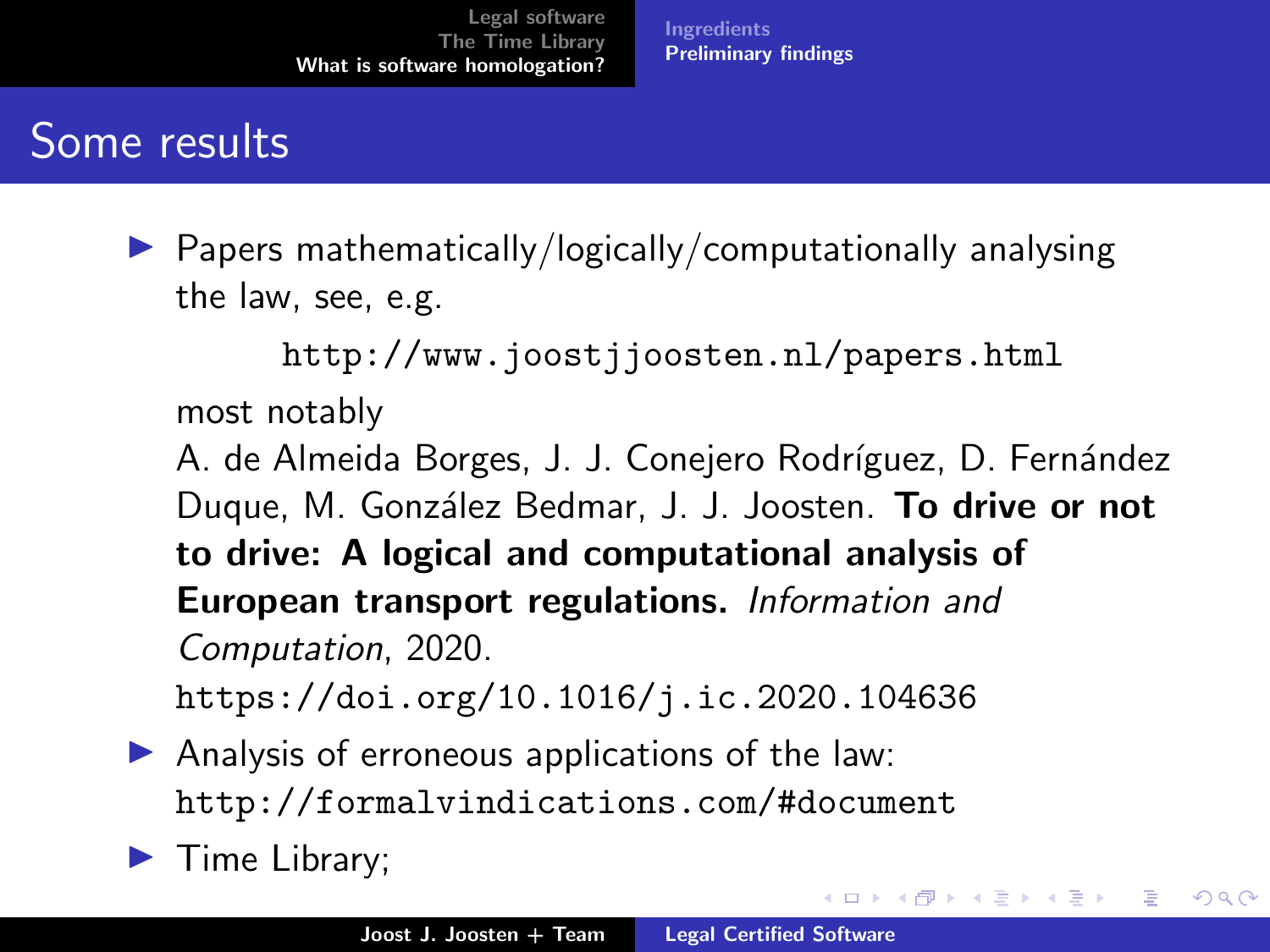**[Ingredients](#page-24-0)** [Preliminary findings](#page-35-0)

## <span id="page-38-0"></span>Some results

▶ Model checking fragment capable of 'feasible interval calculus': forthcoming;

**K ロ ▶ K 御 ▶ K 君 ▶ K 君 ▶** 

重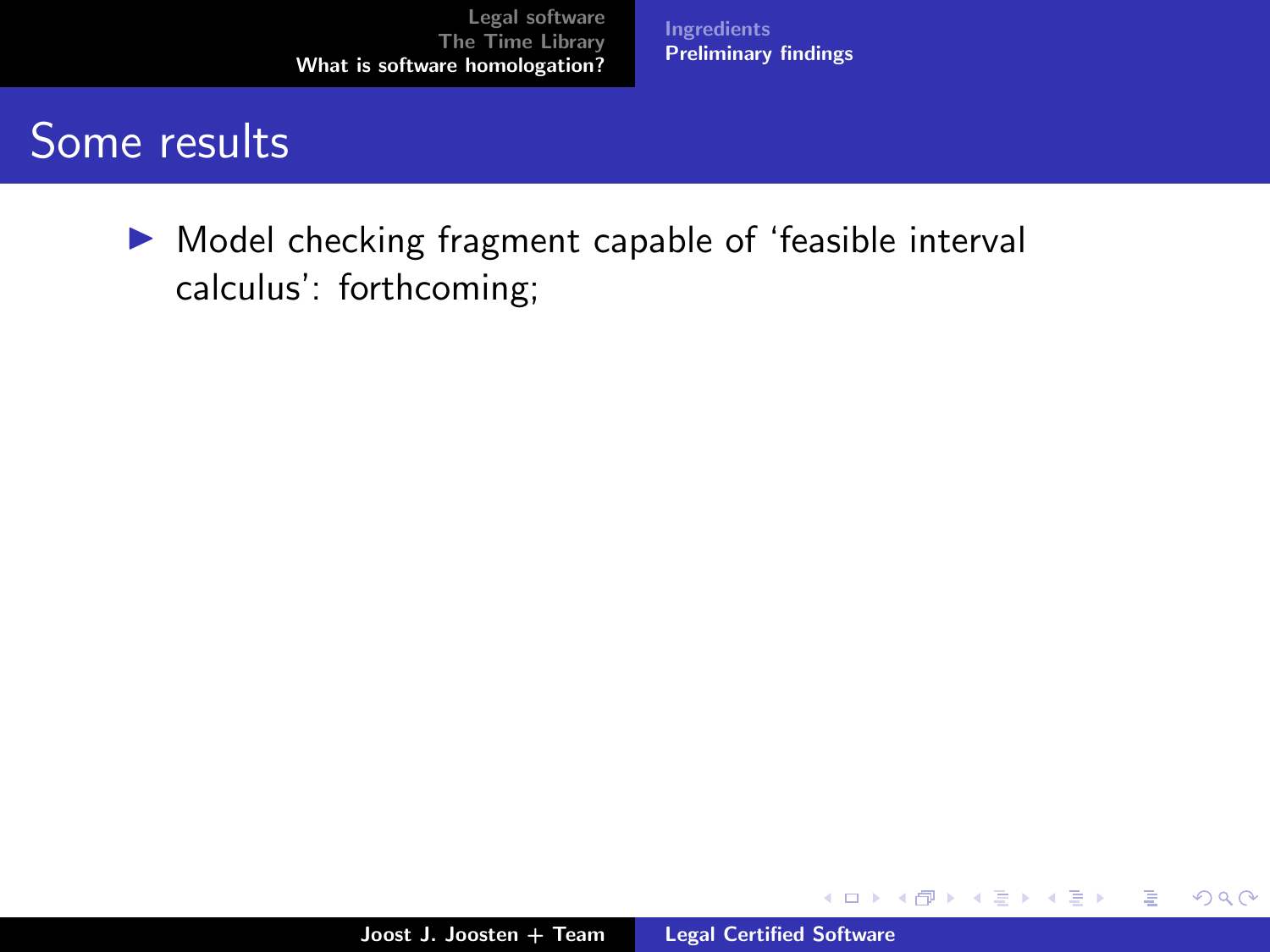[Ingredients](#page-24-0) [Preliminary findings](#page-35-0)

## Some results

- ▶ Model checking fragment capable of 'feasible interval calculus': forthcoming;
- ▶ Standards for documenting (forthcoming);

メロト メタト メミト メミト

 $2Q$ 

€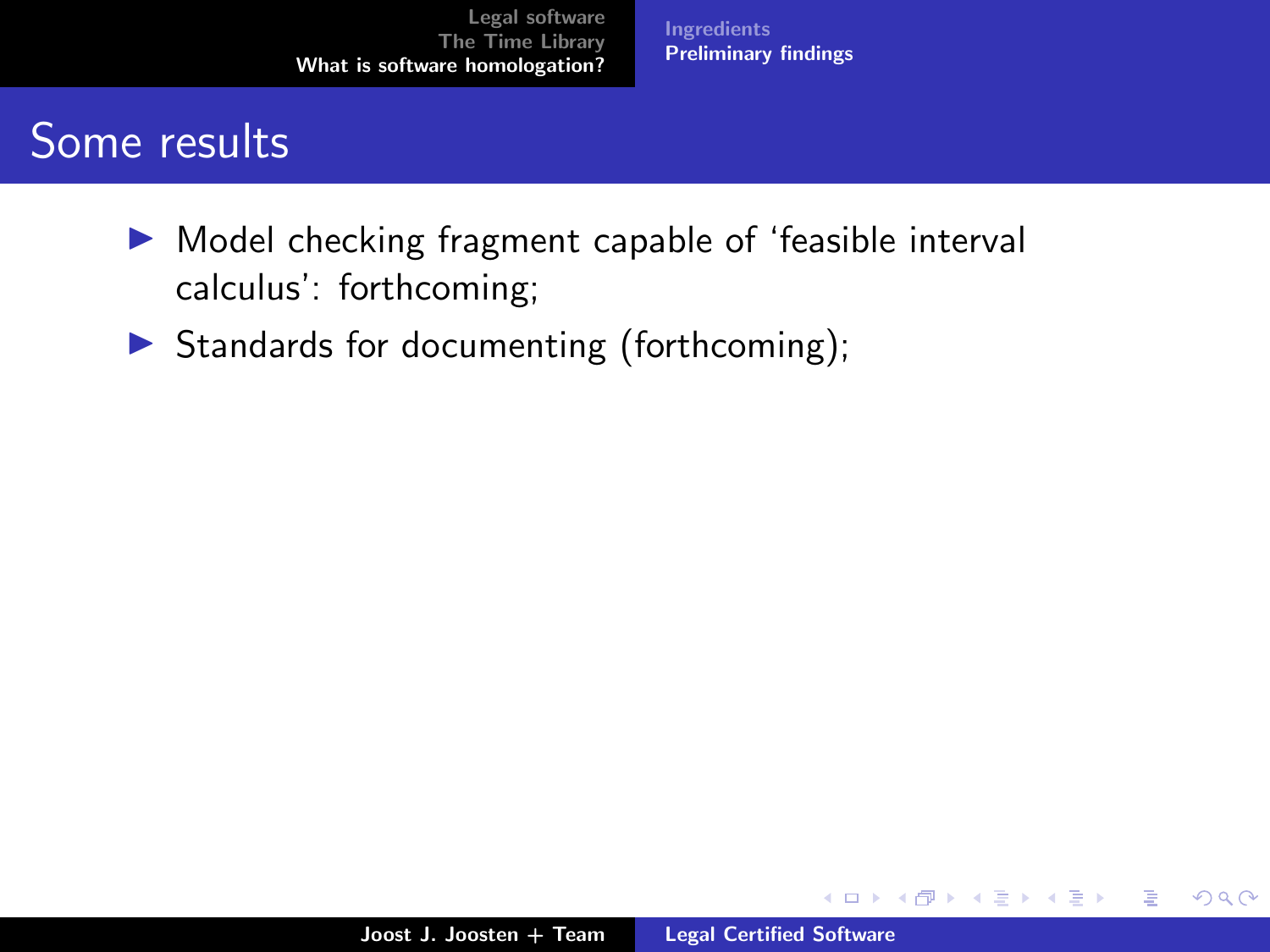**[Ingredients](#page-24-0)** [Preliminary findings](#page-35-0)

## Some results

- ▶ Model checking fragment capable of 'feasible interval calculus': forthcoming;
- $\triangleright$  Standards for documenting (forthcoming);
- ▶ Law simplifications to stay in feasible part (Splitter Theory, forthcoming);

メロト メタト メミト メミト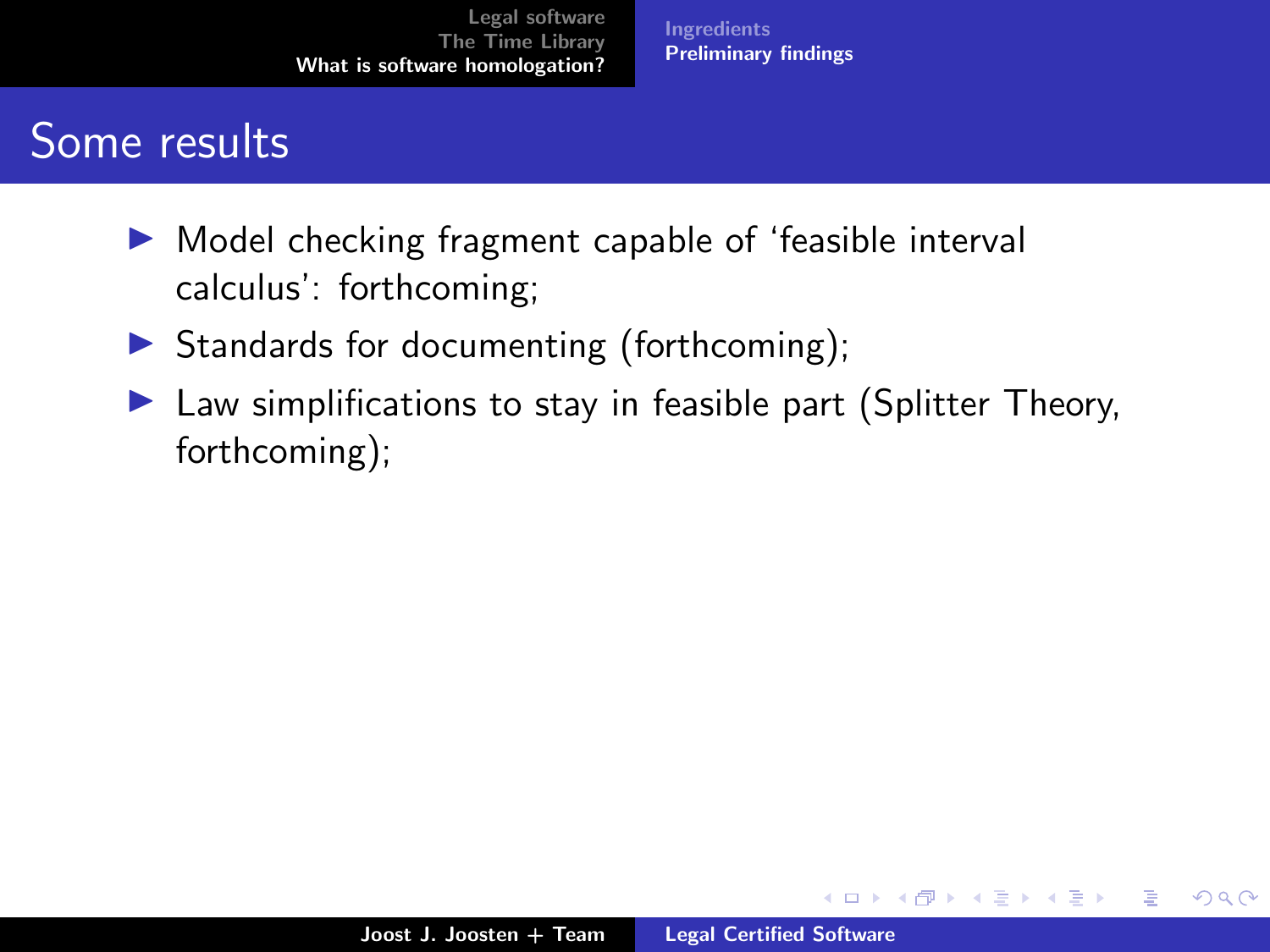**[Ingredients](#page-24-0)** [Preliminary findings](#page-35-0)

## Some results

- ▶ Model checking fragment capable of 'feasible interval calculus': forthcoming;
- $\triangleright$  Standards for documenting (forthcoming);
- ▶ Law simplifications to stay in feasible part (Splitter Theory, forthcoming);
- ▶ LawMaker (forthcoming);

 $\leftarrow$   $\Box$ 

M 御 ▶ M 君 ▶ M 君 ▶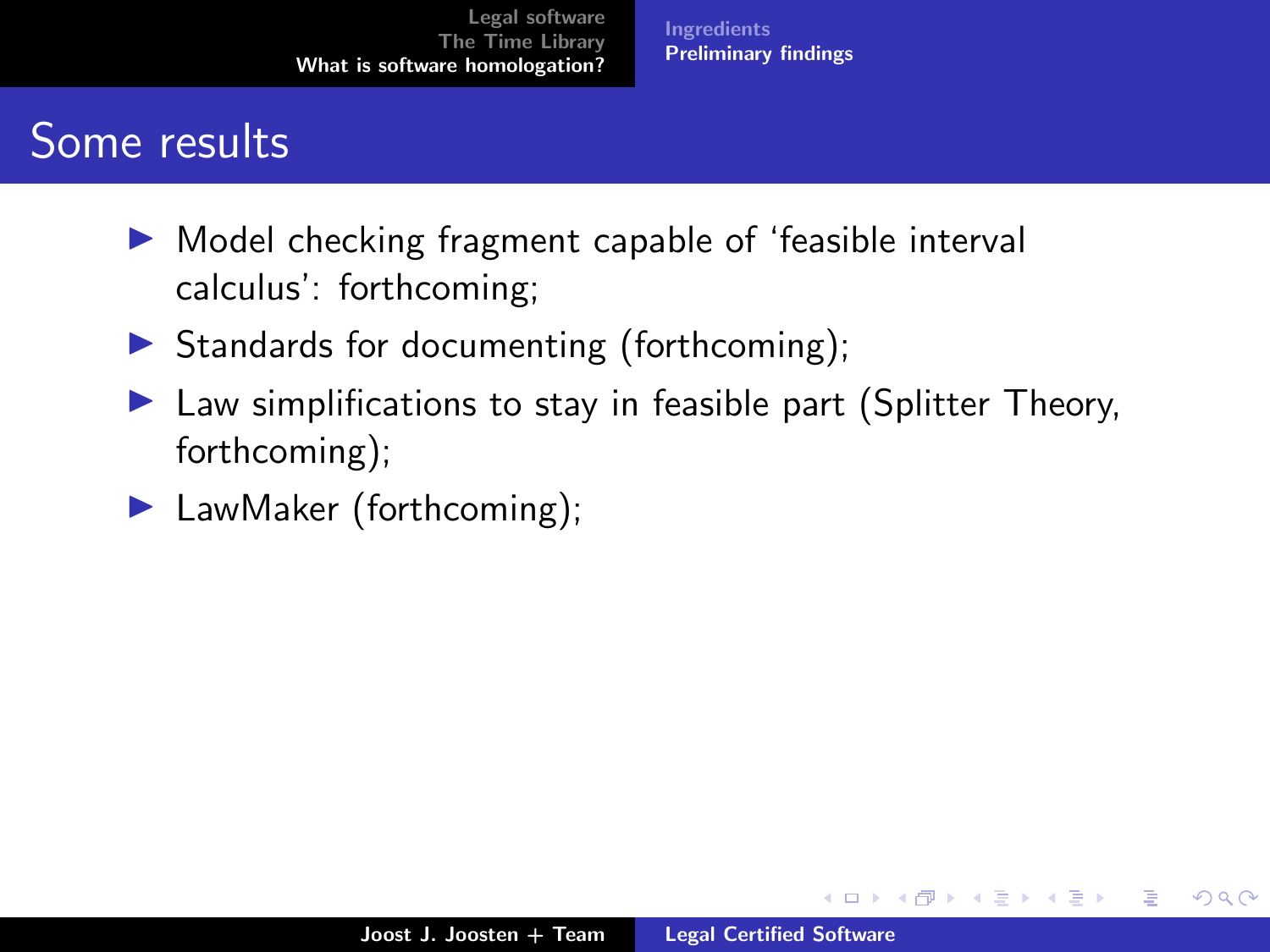**[Ingredients](#page-24-0)** [Preliminary findings](#page-35-0)

## Some results

- ▶ Model checking fragment capable of 'feasible interval calculus': forthcoming;
- $\triangleright$  Standards for documenting (forthcoming);
- ▶ Law simplifications to stay in feasible part (Splitter Theory, forthcoming);
- ▶ LawMaker (forthcoming);
- ▶ Future projects: semi-natural language with clear ontologies that is readable for lawyers yet directly translates to formal specifications.

マーティ ミトマ ミト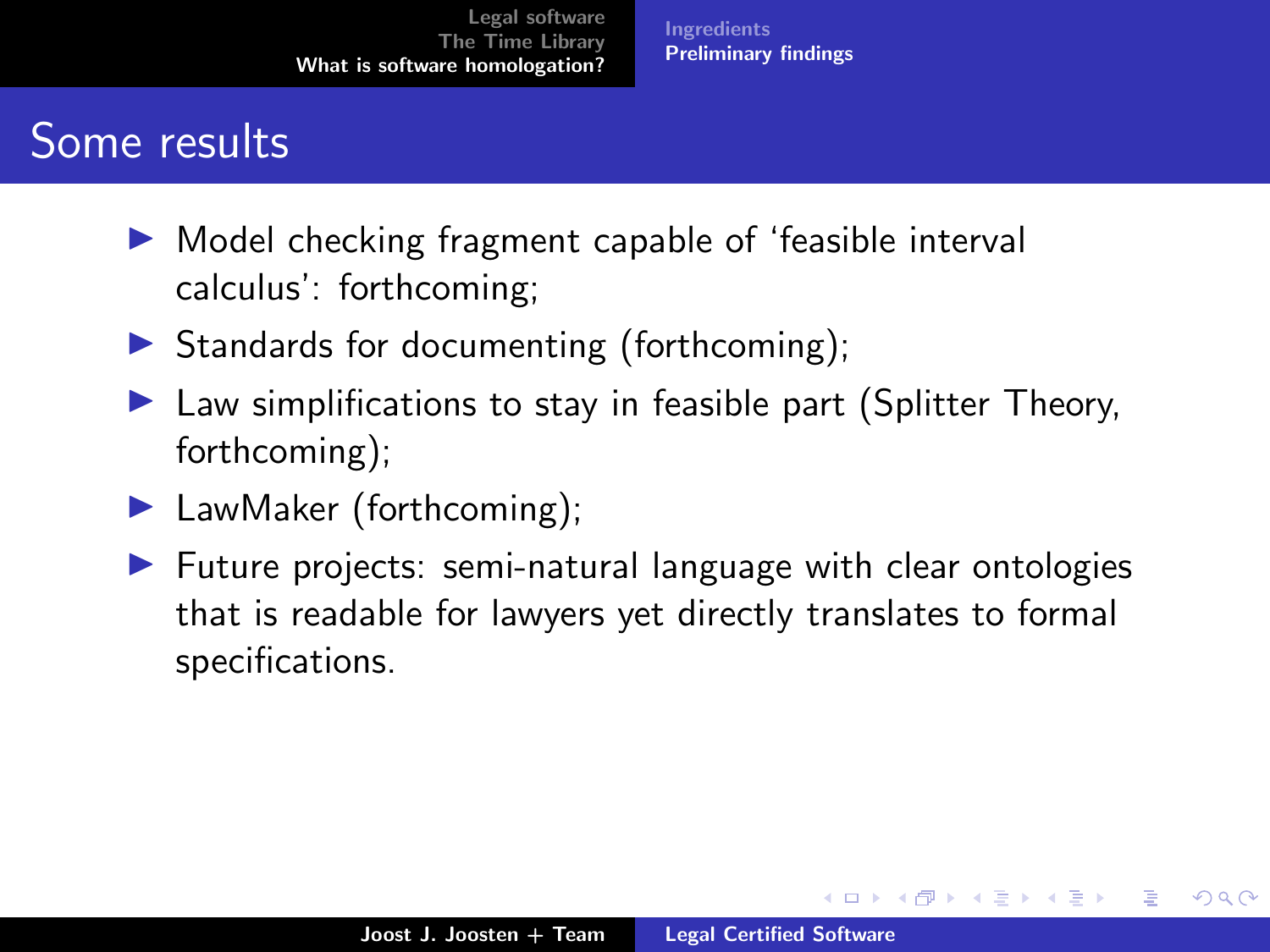**[Ingredients](#page-24-0)** [Preliminary findings](#page-35-0)

## <span id="page-43-0"></span>Some results

- ▶ Model checking fragment capable of 'feasible interval calculus': forthcoming;
- $\triangleright$  Standards for documenting (forthcoming);
- ▶ Law simplifications to stay in feasible part (Splitter Theory, forthcoming);
- ▶ LawMaker (forthcoming);
- ▶ Future projects: semi-natural language with clear ontologies that is readable for lawyers yet directly translates to formal specifications.
- ▶ EPN expectations: collaborate and interact with similar efforts

 $\mathcal{A}$  and  $\mathcal{A}$  . In the set of  $\mathbb{R}^n$  is